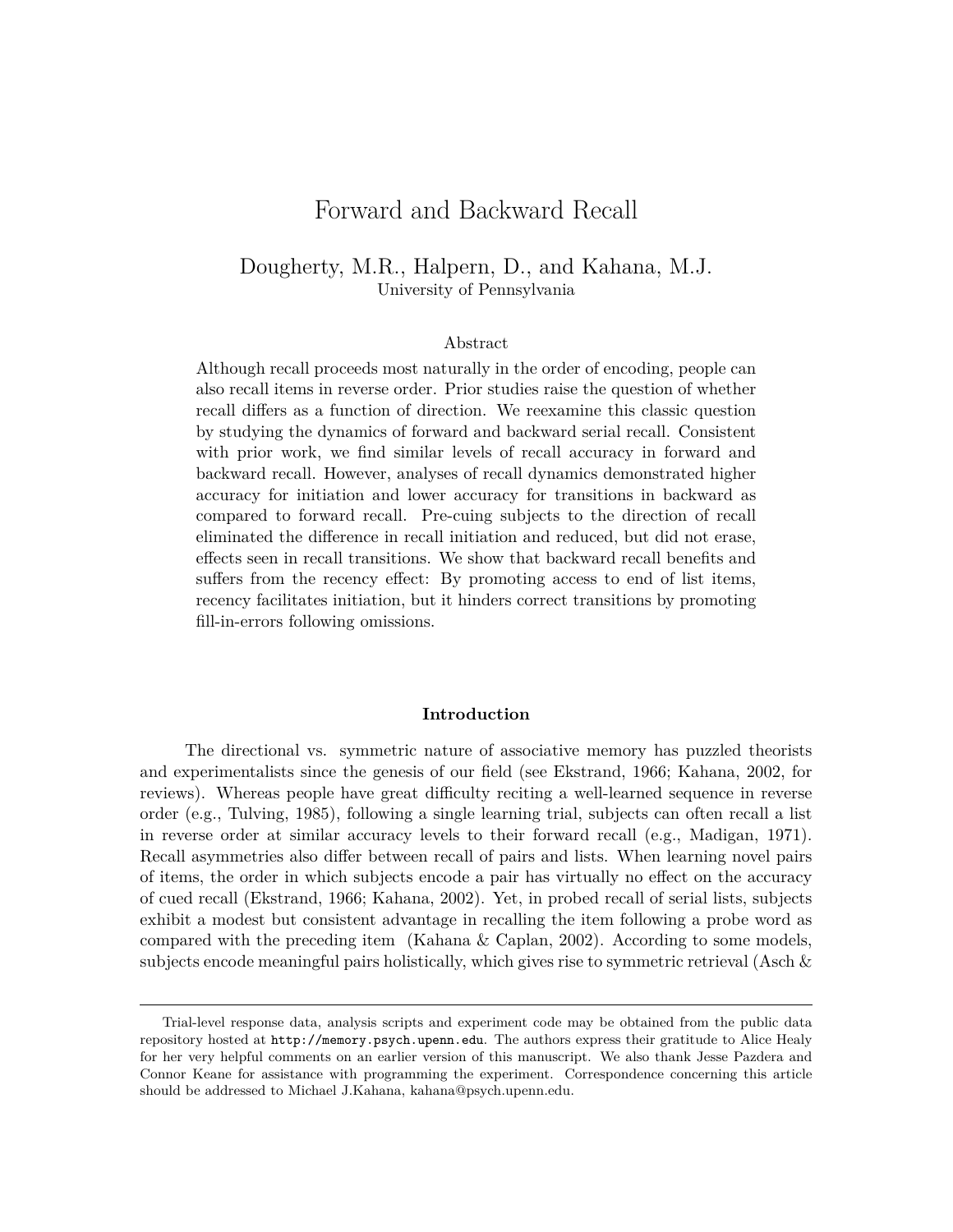Ebenholtz, 1962; Ceraso, 1967; Murdock, 1982; Rizzuto & Kahana, 2001), whereas associative mechanisms supporting longer sequences possess an inherent forward asymmetry (e.g. Howard & Kahana, 2002; Murdock, 1997; Kahana, 2020). According to another view, the asymmetric retrieval of sequential information largely derives from a procedural memory system whose role emerges with extensive practice (e.g. Bunsey & Eichenbaum, 1996) as in the acquisition of motor skills (Knowlton & Schorn, in press).

Although a large literature has compared forward and backward recall under varying conditions (see Donolato, Giofrè, & Mammarella, 2017), the landscape of empirical findings has not yet brought us to a consensus regarding the degree to which common vs. distinct cognitive operations underlie forward vs. backward recall. Here, we revisit this question by applying a data analytic approach that has proven valuable in the analysis of free recall, but has rarely been applied to serial recall. This approach emphasizes the dynamics of the retrieval process, decomposing the serial position analysis into the components of initiation, transition, and termination (Kahana, Diamond, & Aka, in press; Miller, Weidemann, & Kahana, 2012). Initiation refers to the tendency to begin recall at a particular list position, and transition refers to the tendency to make subsequent recall transitions as a function of the relations between the recalled items. We specifically consider how the temporal separation, or lag, between successively recalled items predicts transitions. We also consider the question of termination by examining the probability that a subject will terminate recall following certain retrievals.

In a typical study of immediate serial recall, subjects know, prior to the start of each encoding list, that they will recall the list in forward order. However, in studies comparing backward and forward recall, subjects may either know the expected order of recall prior to the encoding period, or they may only learn of the direction of recall just prior to the retrieval phase. As subjects' expectations regarding the direction of recall may influence the manner of recall (Murdock, 1962; Hintzman, 2015), we introduced a within subject cueing manipulation. On half of the trials, we informed subjects in advance of the direction of subsequent recall. On the other half of trials, subjects only learned of the recall direction immediately after studying the list. To the extent that pre-cuing subjects to the direction of subsequent recall would lead them to optimize their encoding strategy, we would expect to see significant differences in recall dynamics between pre-cued and post-cued trials. Recall direction was also manipulated within-subject, such that subjects recalled in forward order for half of the trials and backward order for the remaining half.

Because encoding and retrieval strategies may depend on list length, we manipulated this variable both within and between subjects. Each subject completed 48 trials in total, with 12 trials assigned to each of the four combinations of cuing condition (pre- vs. post-) and recall direction (forward vs. backward). Lists comprised common words, with variable list lengths manipulated both within and between subjects such that each subject studied lists of three lengths. Group one studied lists of length six, nine and 12; group two studied lists of length seven, nine and 11; group three studied lists of length eight, nine and 10. This design sought to achieve several objectives: (1) varying list length within subject to reduce expectancy of list termination and any list-length specific encoding strategies, (2) to probe a wide range of list lengths while at the same time gathering a large amount of data at a single list length (nine) to allow for fine grained analyses of recall transitions in that critical condition.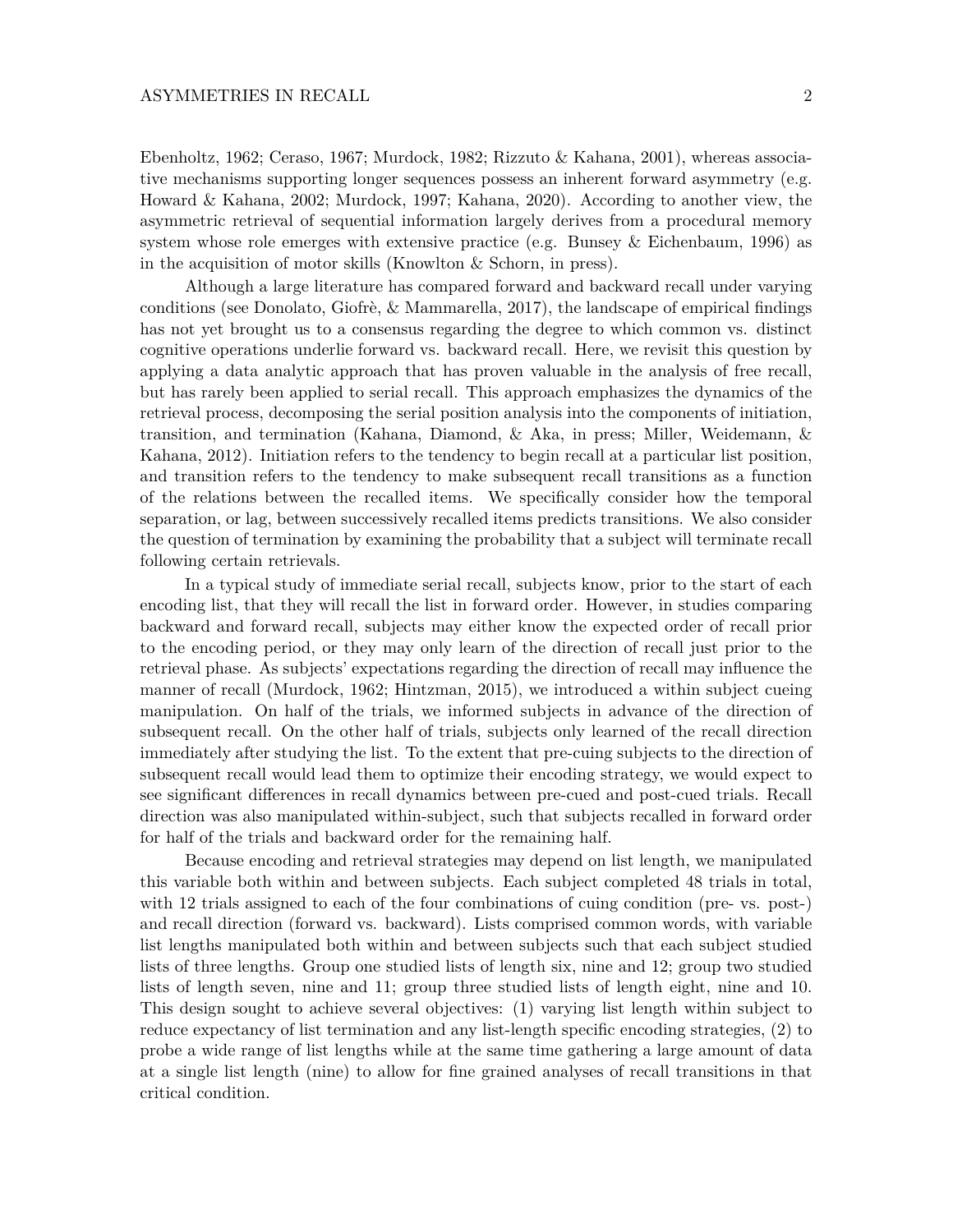#### **Method**

# **Subjects**

COVID-related restrictions led us to deploy our experiment via Amazon Mechanical Turk (MTurk), an online platform for large-scale data collection (Mason & Suri, 2012). To qualify for our study, subjects were required to be from the United States and possess at least a 95% approval rating on MTurk. Additionally, the task could not be accessed from mobile devices or tablets. A total of 1341 subjects (570 male, 425 female, 346 unreported) completed Experiment 1 for compensation of \$7.50. We excluded 29 subjects whose data were impacted by technical issues, and an additional 742 subjects who met at least one of the three exclusionary criteria defined in Appendix A. The remaining 570 subjects (303 male, 267 female) contributed to our analyses, and ranged in age from 19.0 to 73.0 years, with a mean age of 37.57 years  $(SD = 10.59)$ . Prior to participating, subjects completed a consent form that was approved by the University of Pennsylvania Institutional Review Board.

#### **Procedure**

The word pool used in this study was identical to that used in Experiment 4 of the Penn Electrophysiology of Encoding and Retrieval Study (Kahana, Aggarwal, & Phan, 2018), with a few exceptions. Twenty words with at least one homophone in the English language were excluded from the pool, as well as words comprising eight or more letters. To limit the confusability of list items, each word in a given list was constrained to begin with a different letter of the alphabet and no two items in a single list could have a cosine similarity greater than 0.3 as determined by Google's Word2Vec algorithm. The word pool was open, each trial using unique and unrepeated words.

After providing informed consent, and before beginning the experiment, we gauged subjects attention to our instructions with a simple task. Each subject was instructed to carefully read a description of memory prior to proceeding. A sentence inserted within this description instructed subjects to reply "never" to a subsequent survey question about their own memory quality, regardless of their subjective answer. Only subjects who responded correctly advanced to the actual experiment.

After a brief test of their computer's audio output, subjects read task instructions describing when to recall in the forward direction (appearance of a right-pointing arrow), when to recall in the backward direction (appearance of a left-pointing arrow), and when these prompts would appear (either before or after all words were presented). Subjects were instructed to picture each word as it was presented and only focus on the most recently presented word. Following these instructions, subjects performed a series of four practice trials. These trials introduced subjects to our experimental manipulations (forward and backward recall, pre-cued and post-cued). All four practice trials were nine-word lists.

The experiment prompted subjects to hold down the Z and P keys to start each trial. Following trial initiation, a screen was displayed for 2000ms while three tones played to signal the beginning of word presentations. In the pre-cued condition, an arrow indicating direction of recall appeared on screen during this time. In the post-cued condition, the screen remained black. Words were then visually presented at a rate of 1000ms per item with a 500ms inter-stimulus interval. Following presentation of the final word, a screen was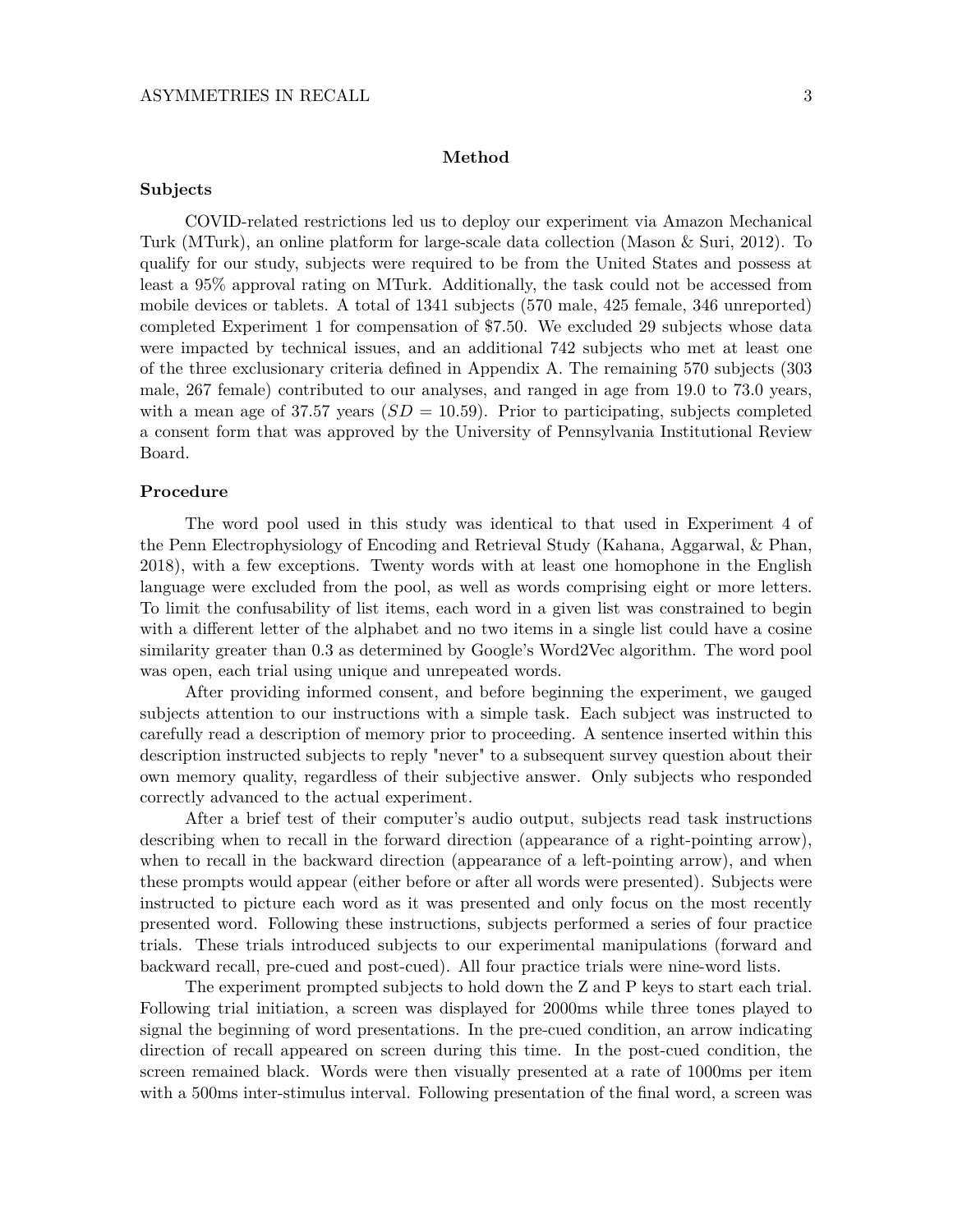again displayed for 2000ms while three tones played, this time to indicate the beginning of the recall period. The screen remained black in the pre-cued condition, while in the post-cued condition, an arrow appeared on screen indicating the direction of recall. Following this, a text box appeared on screen for subjects to type recalled words. Subjects submitted responses by pressing the space bar, enter, comma, or semicolon keys. The text box was cleared after each word was submitted, preventing subjects from looking back at previously-recalled words. Recalls were spell-checked and scored automatically by an algorithm identical to that used by Healey (2018) in a similar typed recall task (see Appendix B for a full description). The recall period concluded either after 8000ms with no recall, or once two times the list length in seconds had past (e.g. 12000ms for list length six), whichever came first. Following each recall period, subjects participated in a math task to retain engagement, in which subjects added three numbers together and submitted their answer with the enter key, after which a new addition problem appeared. After 12 seconds of this math task, a new trial began.

All experimental data may be downloaded from our public data repository http://memory.psych.upenn.edu/Data\_Archive.

### **Results**

We begin our analyses by investigating the effects of direction, cuing, and serial position on correct recall. We considered an item to be correctly recalled if its serial position immediately followed that of the just-recalled item in forward recall, or immediately preceded that of the just-recalled item in backward recall. The first response is a special case, and is considered correct only if it is recalled in the correct absolute position (the first list item in forward recall and the last list item in backward recall). Thus, if subjects studied the list "seat, broom, vase, palm, rope, mouse" and recalled the sequence "seat, broom, vase, rope, mouse", the items "seat", "broom", "vase", and "mouse" would be considered correct. Solway, Murdock, and Kahana (2012) advocated for this relative-order scoring method in serial recall of long lists. Here we first report data based on lists of nine items, as all list length manipulations included this condition. We report on the effects of list length in a subsequent section.

When instructed to recall in forward order, subjects exhibited the standard, primacydominated serial position effect (Figure 1). When instructed to recall in reverse order, the serial position effect reverses, with strong recency replacing the primacy effect. Numerous prior studies have documented this primary-recency reversal in backward recall (e.g. Madigan, 1971; Donolato et al., 2017; Li & Lewandowsky, 1993).

When subjects could anticipate the order of recall prior to encoding (pre-cued condition), they exhibited superior performance in both forward and backward recall (Figure 1a, b). This difference is particularly pronounced in early output positions, i.e. early list items in forward recall and late list items in backward recall. This observation led us to conduct our subsequent analyses as a function of expected output position rather than serial position, where expected output position  $= 1$  indicates recall of an item in the first serial position in forward recall and an item in the last serial position in backward recall. Expected output position in backward recall is the reverse of an item's serial position.

Utilizing expected output position rather than serial position in these analyses more directly demonstrates similarities and differences in retrieval dynamics underlying forward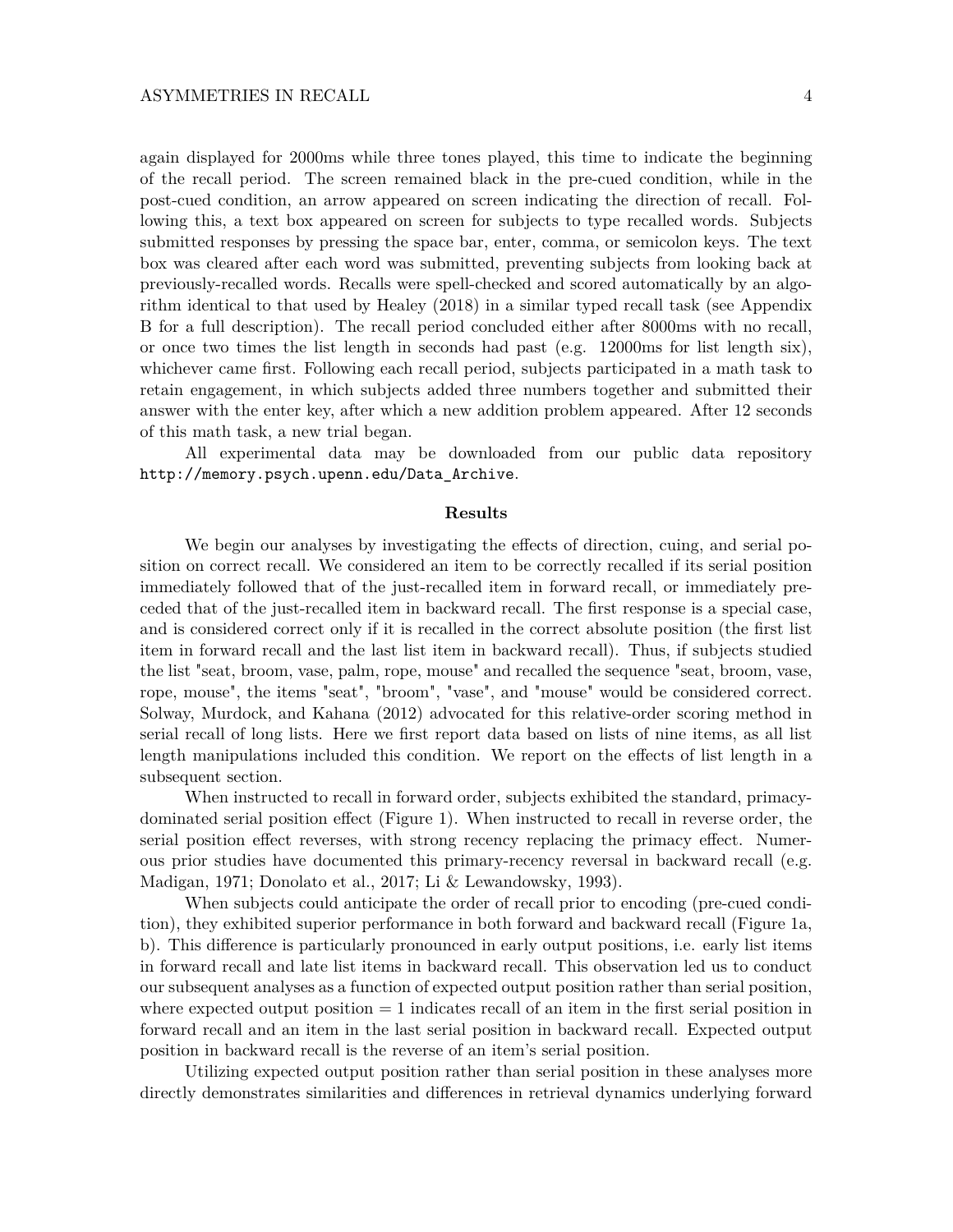

*Figure 1* . **Cueing effects on forward and backward recall**. Panels a and b illustrate the probability of correctly recalling an item as a function of its serial position, calculated using the relative order scoring method described in Solway et al. (2012). Panel a compares forward recall for pre- and post-cueing. Panel b compares backward recall for pre- and post-cueing. Panel c illustrates the probability of correctly recalling an item as a function of its expected output position, calculated using the same scoring method as above. Significance markers indicate the following:  $\star$  indicates  $p < 0.05$ ,  $\star\star$  indicates  $p < 0.001$  after conducting an FDR test for multiple comparisons. Error bars indicate 95% confidence intervals, calculated using 1000 iterations of bootstrapped resampling of the data.

and backward recall. Statistical tests of the data shown in Figure 1c demonstrated a significant main effect of cueing condition  $(F(1, 569) = 23.37, MSE = 1.60, p < 0.001$ , and a significant interaction between expected output position and cueing condition  $(F(8, 569) =$ 22.29,  $MSE = 1.18$ ,  $p < 0.001$ ), confirming the above observations. A closer examination of Figure 1c indicates that the beneficial effects of cuing occurred at somewhat different output positions in forward and backward recall, as reflected in a significant three-way interaction of cuing condition, output position, and recall direction was significant  $(F(1, 8, 569) = 4.21$ ,  $MSE = 0.10, p < 0.001$ . Whereas pre-cuing benefits forward recall in early output positions, it appears to harm forward recall in later output positions, possibly because of recency effect that is accentuated in the post-cued condition.

In line with other studies using similar methodologies (e.g., Madigan, 1971; Guèrard, Saint-Aubin, Burns, & Chamberland, 2012; Li & Lewandowsky, 1995; Thomas, Milner, & Haberlandt, 2003), we do not observe a significant main effect of recall direction  $(F(1, 569) =$ 0.00,  $MSE = 0.00$ , n.s.). Figure 2a shows the serial position curve calculated using the Solway et al (2012) method of scoring, with results collapsed across cuing conditions. One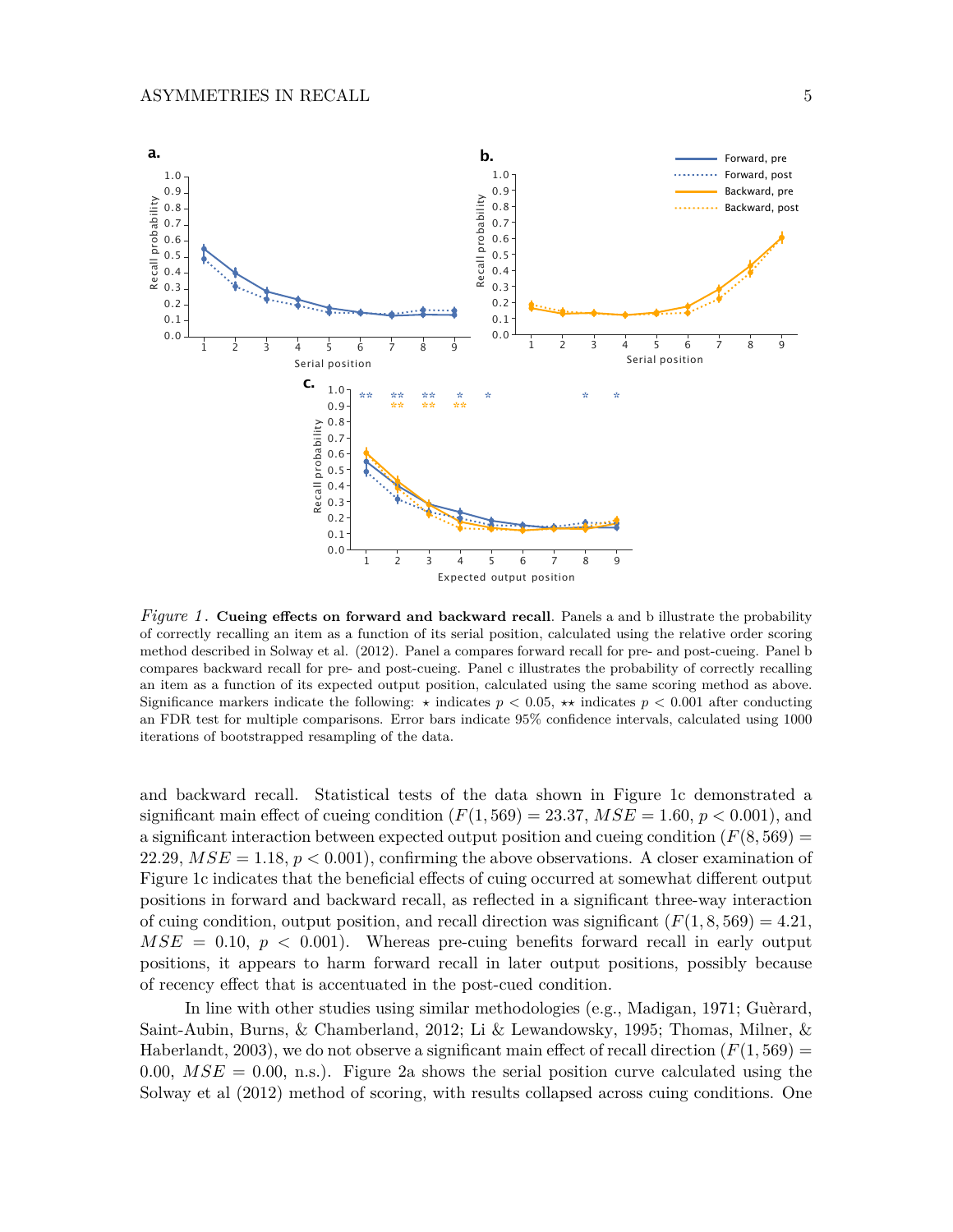

*Figure 2* . **Expected output position effects in forward and backward recall using four different scoring methods.** The graph illustrates the probability of correctly recalling an item as a function of its expected output position (serial position for forward recall or reverse serial position for backward recall), where correctness was determined using **a.** the relative order method of Solway et al (2012), **b.** the relative order method of Drewnowski and Murdock (1980), **c.** free recall scoring, **d.** conditional relative order scoring, as described in the main text, and **e.** strict positional scoring. Significance markers indicate the following:  $\star$  indicates  $p < 0.05$ ,  $\star\star$  indicates  $p < 0.001$  after conducting an FDR test for multiple comparisons. Error bars indicate bootstrapped 95% confidence intervals.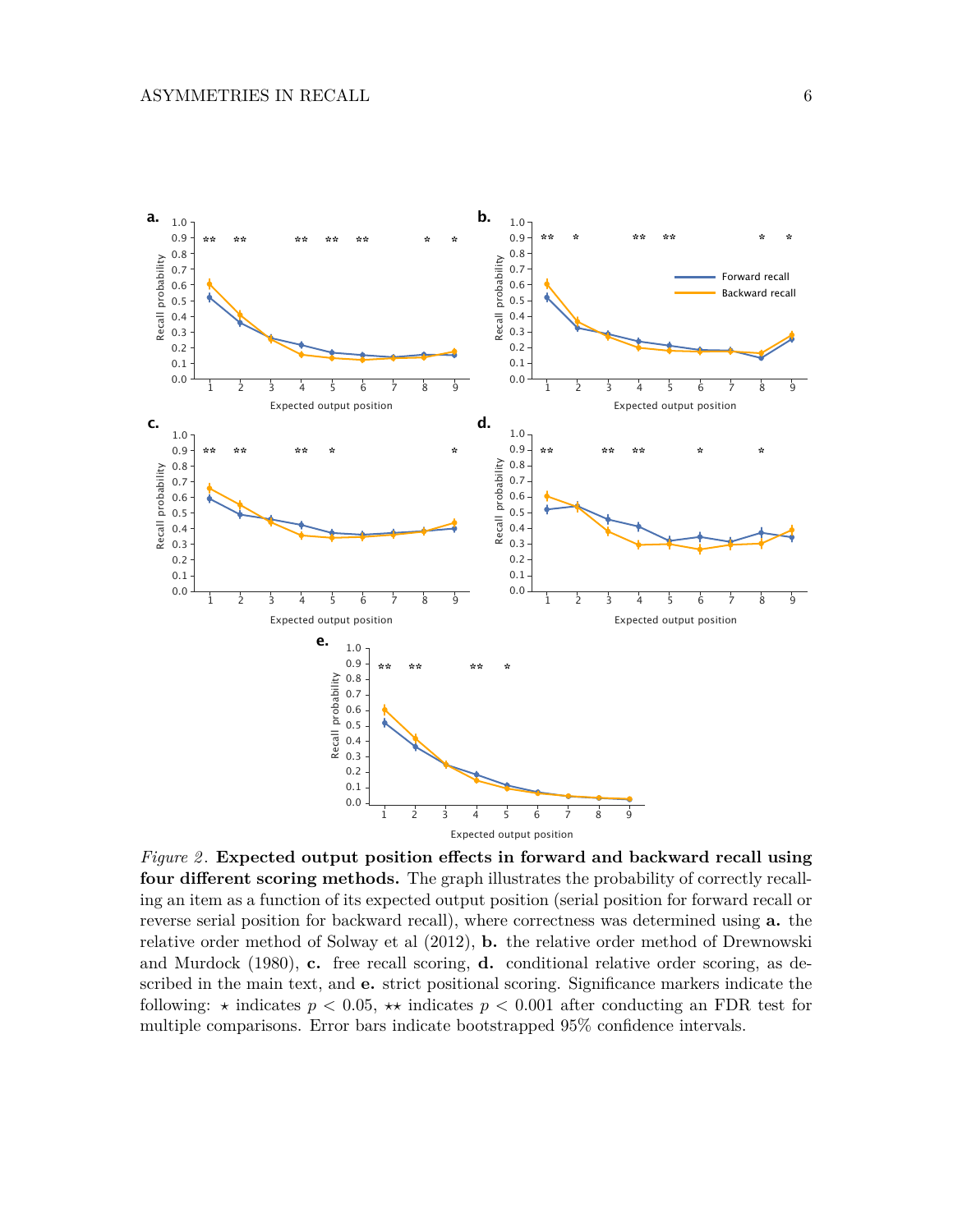may ask whether the concordance between forward and backward recall revealed by this particular scoring method would also emerge with other scoring procedures. To answer this question, we directly compared forward and backward recall (irrespective of cuing condition) using an additional four different scoring techniques: Figure 2b follows Drewnowski and Murdock (1980)'s technique of scoring an item as correct if it follows an item that preceded it in the input list and precedes an item that followed it. The first and last recalls are scored as correct only if recalled in the same position that they were presented. Figure 2c shows results using the free recall scoring method, in which a recall is scored as correct regardless of its order in the output sequence. Figure 2d illustrates results using a "conditionalized" version of the Solway et al (2012) relative-order scoring method. This method adjusts for the fact that a given item can only be considered correct if its predecessor has already been recalled. As a result, the probability of correct recall should be conditioned on this event, resulting in a different denominator than in Solway et al (2012). Lastly, Figure 2e demonstrates a traditional strict positional scoring method, where each item is considered correct if it was recalled in the exact position that it was presented in forward recall, or the exact opposite position in backward recall. All five methods exhibit an overall equivalence between foward and backward recall. We do, however, observe a significant interaction between expected output position and recall direction  $(F(8, 569) = 22.63, MSE = 1.18,$ *p <* 0*.*001) using the Solway et al (2012) method of scoring, with a small backward recall advantage in early output positions and a small forward recall advantage in middle output positions. This result is similarly observable across all scoring methods.

The striking similarity in overall performance between forward and backward recall would seem to suggest a common mechanistic basis to serial recall, independent of order. Arguing against a strong form of this view, however, numerous studies have uncovered dissociations between forward and backward recall, indicating that forward and backward recall diverge in their degree of reliance on at least some cognitive processes. To help elucidate these processes we turned to an analysis of recall dynamics. As in prior work (e.g., Howard & Kahana, 1999; Kahana, Mollison, & Addis, 2010) we first investigate the accuracy of recall initiation (i.e., reporting the first item in the first output position in forward recall and the last item in the first output position in backward recall). Subjects initiated recall more accurately in backward than in forward recall (see Figure 3,  $F(1, 561) = 30.97$ ,  $MSE = 4.42$ ,  $p < 0.001$ . Cue timing had a significant effect on correct initiation in forward recall, with post-cuing reducing subjects tendency to initiate accurately  $(t/568) = -4.99$ , *p <* 0*.*001) compared to the pre-cued condition. There was no effect of cueing on initiation accuracy in backward recall  $(t(568) < 1, n.s.$ ). Post-hoc tests revealed that the benefit to initiation in backward recall exists in both the pre-cued  $(t(568) = 3.31, p < 0.01)$  and postcued conditions  $(t(568) = 6.38, p < 0.001)$ . This difference between correct initiation rates as a function of recall direction is to be expected, given the effect of recency in immediate recall. We now turn our attention to effects of recall direction and cuing on recall transitions.

In both free and serial recall tasks, subjects exhibit a strong temporal clustering effect (Kahana, 2020) – following recall of an item studied in serial position *i*, the next recalled item is likely to come from a neighboring list position (e.g., *i* ± *lag* for small values of *lag*). Because transitions differ in their availability, and because availability changes dynamically throughout the recall process<sup>1</sup>, analyses of temporal clustering must condition on the avail-

<sup>1</sup>Subjects very rarely recall previously recalled items, averaging 0.078 repetition occurrences per list.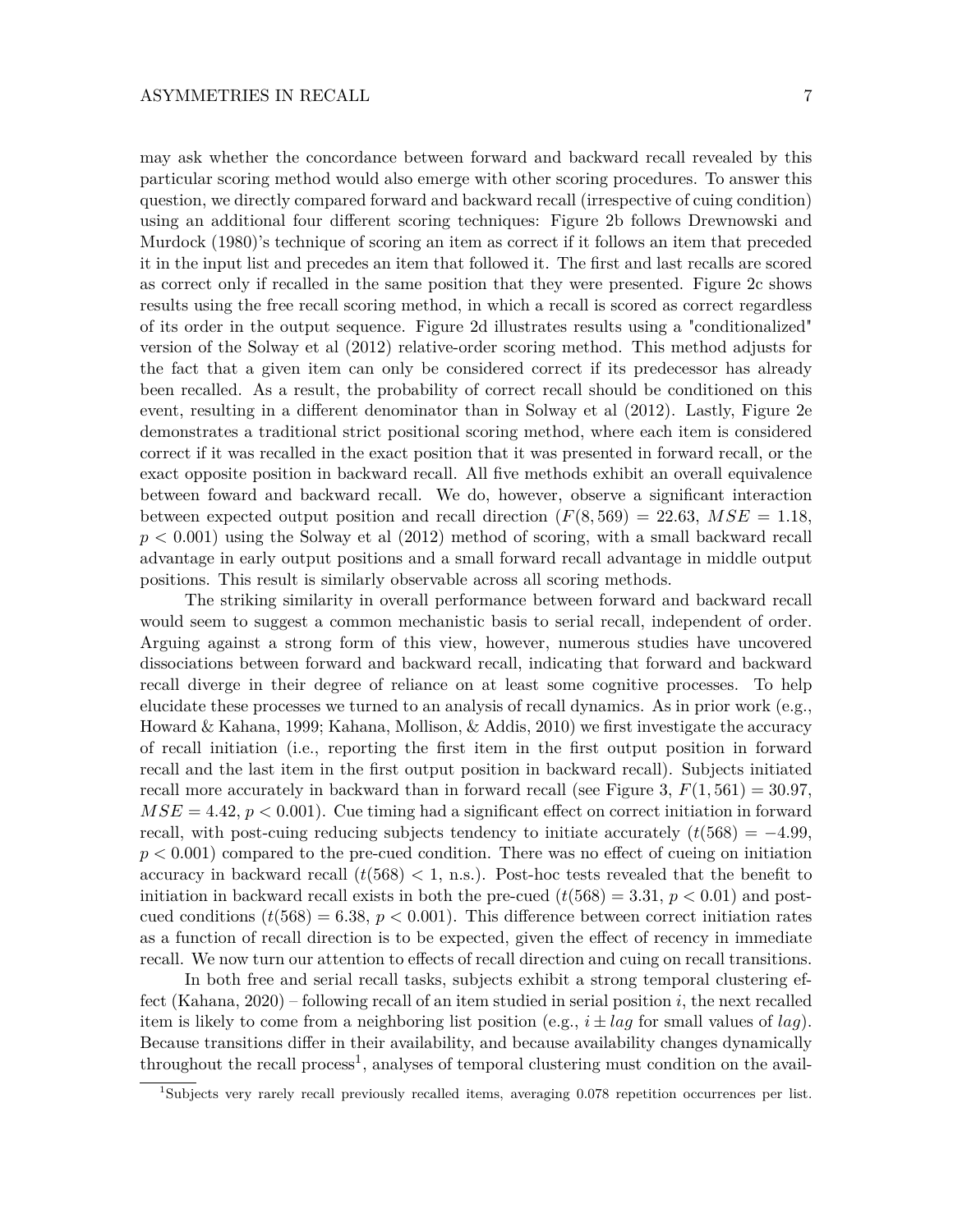

*Figure 3* . **Probability of correct first recall.** The four bars illustrate the probability of initiating recall with the first presented item in forward recall and the last presented item in backward recall, when recall direction is pre- vs. post-cued. Error bars indicate bootstrapped 95% confidence intervals.

ability of transitions to different lags. Figure 4a illustrates the temporal clustering effect separately for forward and backward recall and under pre- and post-cuing conditions. For the example list ABCDEFGHI (where each letter denotes a unique word in the study list), transitions from D to E in forward recall (or E to D in backward recall) would have a lag of +1. A "fill in" transition from D to C in forward recall (or F to G in backward recall) would have a lag of -1.

The high probability of  $lag = +1$  transitions indicates that among all possible transitions, subjects were most likely to make a correct response (as defined by relative order scoring; see Figure 4a). Although we failed to observe a reliable difference in overall forward and backward recall accuracy (see Figure 2a) the conditional probability of a  $laq = +1$  transition exhibited a small but reliable forward recall advantage  $(F(1, 511) = 17.12, MSE = 0.76$ ,  $p < 0.001$  as well as an advantage of pre-cuing  $(F(1, 511) = 19.68, MSE = 0.36, p < 0.001$ .

In addition to correct transitions, analyses of order errors can elucidate retrieval dynamics. Whereas *lag* = +1 signifies correct relative-order transitions, *lag* = −1 transitions reflect subjects' tendency to reverse direction and fill in a missing item. Statistical analyses of transitions of  $la = -1$  showed a main effect of recall direction  $(F(1, 488) = 76.02$ ,  $MSE = 3.29, p < 0.001$ , with subjects more likely to reverse the direction of recall in backward recall than in forward recall. Pre-cuing subjects with the direction of re-

Therefore, we assume that these items do not play a significant role in the competition for retrieval.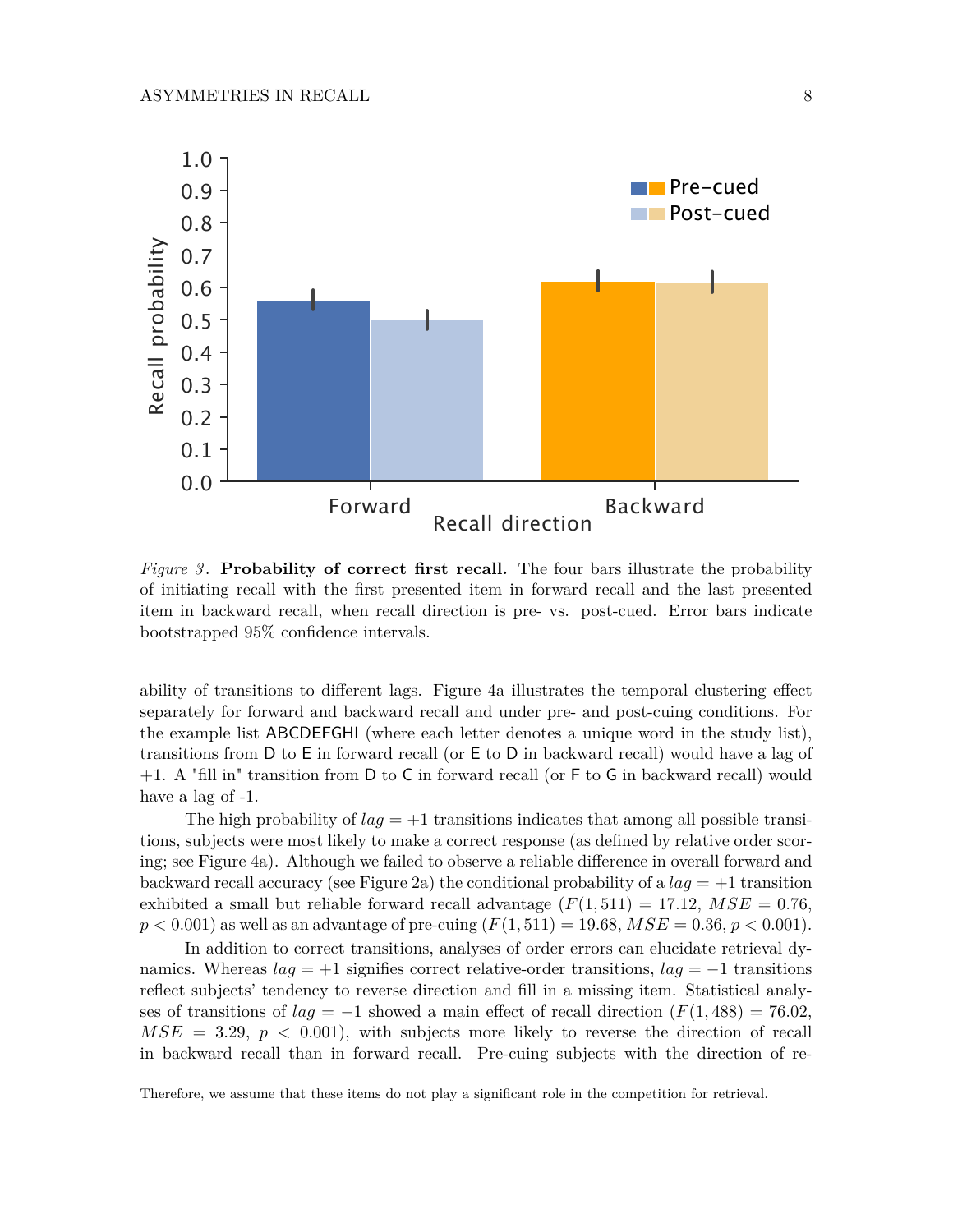

*Figure 4* . **Temporal clustering in serial recall.** Probability of recalling an item as a function of its lag from the just-recalled item, or the difference between its predecessor's expected output position and its expected output position. A lag of  $+1$  marks a correct transition in both forward and backward recall, and equivalence of the conditions indicates symmetric forward and backward recall. Panel a illustrates conditional response probabilities for each of the four experimental conditions: forward-pre-cued, forward-post-cued, backward-pre-cued, and backward post-cued. Panel b illustrates the same conditions as in a, but only for recalls following the first order error of  $laq = +2$ . Significance markers indicate a difference as a function of recall direction with the following:  $\star\star$  indicates  $p < 0.001$ . Error bars indicate bootstrapped 95% confidence intervals.

call also led to an increase in the probability of  $lag = -1$  transitions  $(F(1, 488)) = 11.41$ ,  $MSE = 0.25, p < 0.001$ . These two factors, however, did not exhibit a reliable interaction  $(F(1, 488) = 0.90, MSE = 0.02, n.s.).$ 

As opposed to transitions of *lag* = +1, subjects can only make transitions of *lag* = −1 after skipping at least one item in the presented list during recall. In addition, if a subject has made multiple errors, some items may not be available without repeating an item (which is rare in serial recall). Therefore, to more directly interpret the difference in fill-in errors as a function of recall direction, we examined transitions made after subjects committed the first error of  $lag = +2$  in a recall sequence (Figure 4b), i.e. skipping over one item in the input sequence during recall. In this analysis, transitions of  $l aq = -1$  correspond to filling in a skipped over item, while transitions of positive lag correspond to continuing recall in the instructed direction. Analyses of transitions following the very first order error provided an avenue to illuminate the difference between so called "fill-in" and "in-fill" transitions (defined as transitions that either fill in an omitted item or continue on in the direction of recall after an omission, e.g., Osth and Dennis (2015); Surprenant, Kelley, Farley, and Neath (2005); Kahana et al. (2010)). Here, we see that fill-in transitions occur more frequently in backward than in forward recall  $(F(1, 74) = 4.55, MSE = 0.21, p < 0.05)$ . We did not observe a main effect of cue condition  $(F(1, 74) = 2.05, MSE = 0.08, n.s.)$ , or an interaction between cue condition and recall direction  $(F(1, 250) = 0.18, MSE = 0.01, n.s.).$  One potential explanation for the increased probability of fill-in transitions in backward recall is the effect of recency, as the fill-in item will be more recent than in-fill items. Consistent with this idea, in forward recall, following the first order error, subjects are more likely to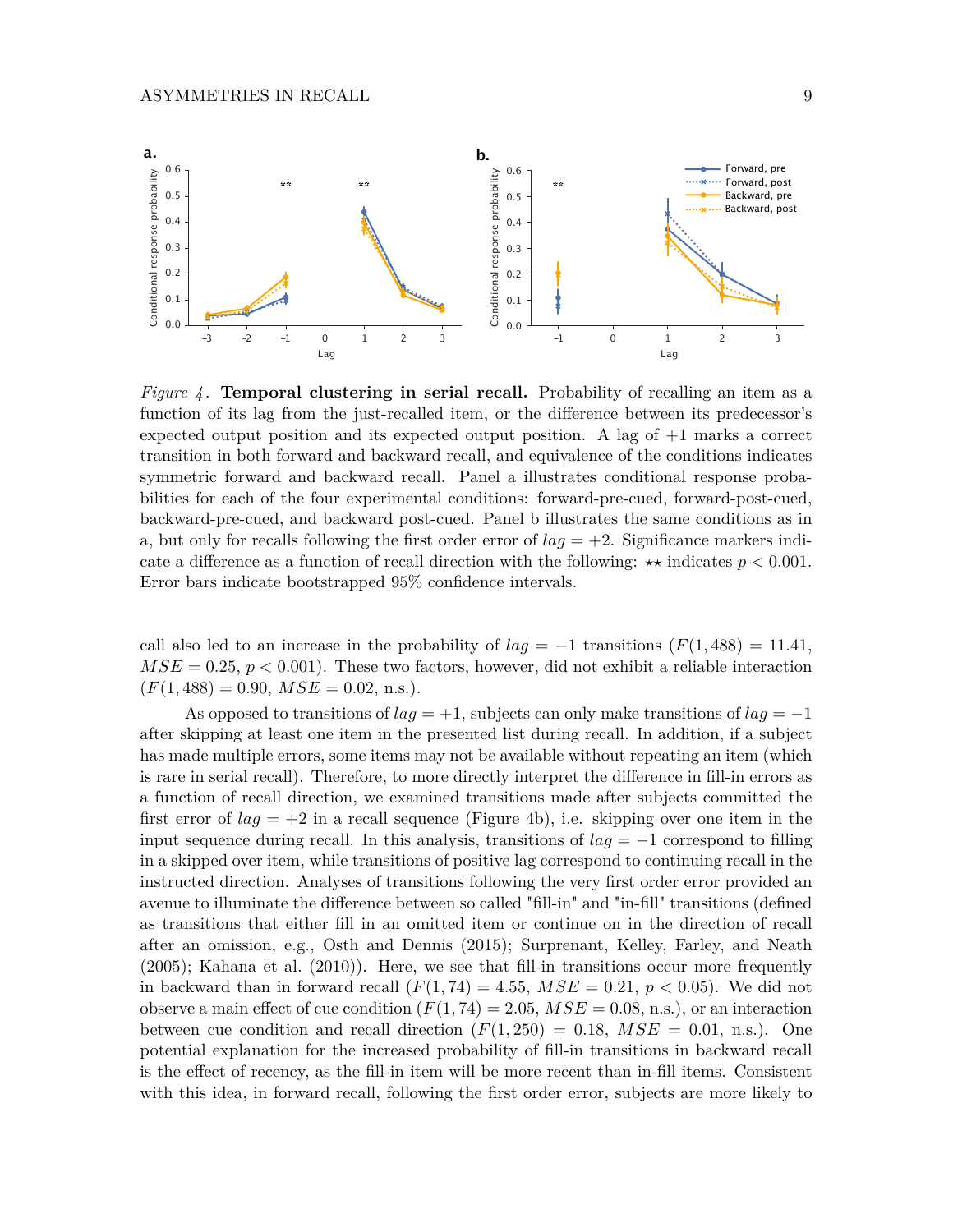make transitions of in-fill transitions (i.e. positive lags of any size) relative to backward  $(t(241) = 2.16, p < 0.05)$ . However, if we split the analysis by  $lag = +1$  and  $lag > +1$ , we do not observe significant differences  $(t(234) = 1.45, n.s.).$ 

If recency affects the relative availability of transitions, we would also expect the highest probability of *lag <* 0 transitions at early output positions in backward recall, as the most recently presented items are the earliest in the recall sequence. To test this hypothesis we replicated the conditional response probability analysis of all transitions (Figure 4a) separately at each output position in recall. This analysis demonstrates that the probability of making a fill-in transition is higher in backward than in forward recall across nearly all output positions (Figure 5)<sup>2</sup>. Consistent with the effect of recency, we found the most reliable difference in fill-in transitions at output position 3. Additionally, we repeated the conditional probability analysis (Figure 4b) separately at each output position only including recalls following the first order error (Figure 6). This analysis confirms the finding of the largest difference in the probability of fill-in transitions occurring earliest in output.

One could argue that the difference in probability of fill-in errors between forward and backward recall could result from a difference in the probability of terminating recall. According to this reasoning, subjects may terminate recall rather than fill in skipped over items in forward recall. Figure 7 shows the probability of terminating recall immediately following the first order error in forward and backward serial recall. No differences emerged as a function of recall direction  $(t(375) = 1.27, n.s.).$  This finding serves as evidence against the hypothesis that termination underlies the differential fill-in rates between forward and backward recall.

#### **List Length Effects**

To prevent subjects from adopting list-length specific strategies, we varied list length between six and 12 words. We also varied the range of list lengths across three subject groups who studied and recalled lists of six, nine and 12 items, seven, nine and 11 items, or eight, nine and 10 items. The list lengths within subject varied such that subjects never studied two consecutive lists of the same length. As we collected the largest quantity of data in the list length nine condition, we presented those results in the preceding sections. Here, we report on how each of the key features of the data varied as a function of list lengths ranging from six to 12.

Figure 8a shows that the near-equivalence of overall forward and backward recall performance appears be consistently across all seven list lengths. To test for any effect of list length, as well as the list length condition that each subject was grouped into, we ran a  $3 \times 3 \times 2$  mixed-design ANOVA, with recall direction as a within-subject variable, relative list length as a within-subject variable (such that each list length within a group was analyzed as a short, medium, or long list), and the grouping of list length as a betweensubject variable. We found an expected main effect of relative list length (recall probability declined with increasing list length  $(F(2, 1134) = 395.68, MSE = 2.65, p < 0.001)$ , but we did not find a main effect of recall direction  $(F(1, 567) = 1.22, MSE = 0.04, n.s.)$ 

<sup>&</sup>lt;sup>2</sup>The only exception being expected output position two, for which these transitions would be relatively rare.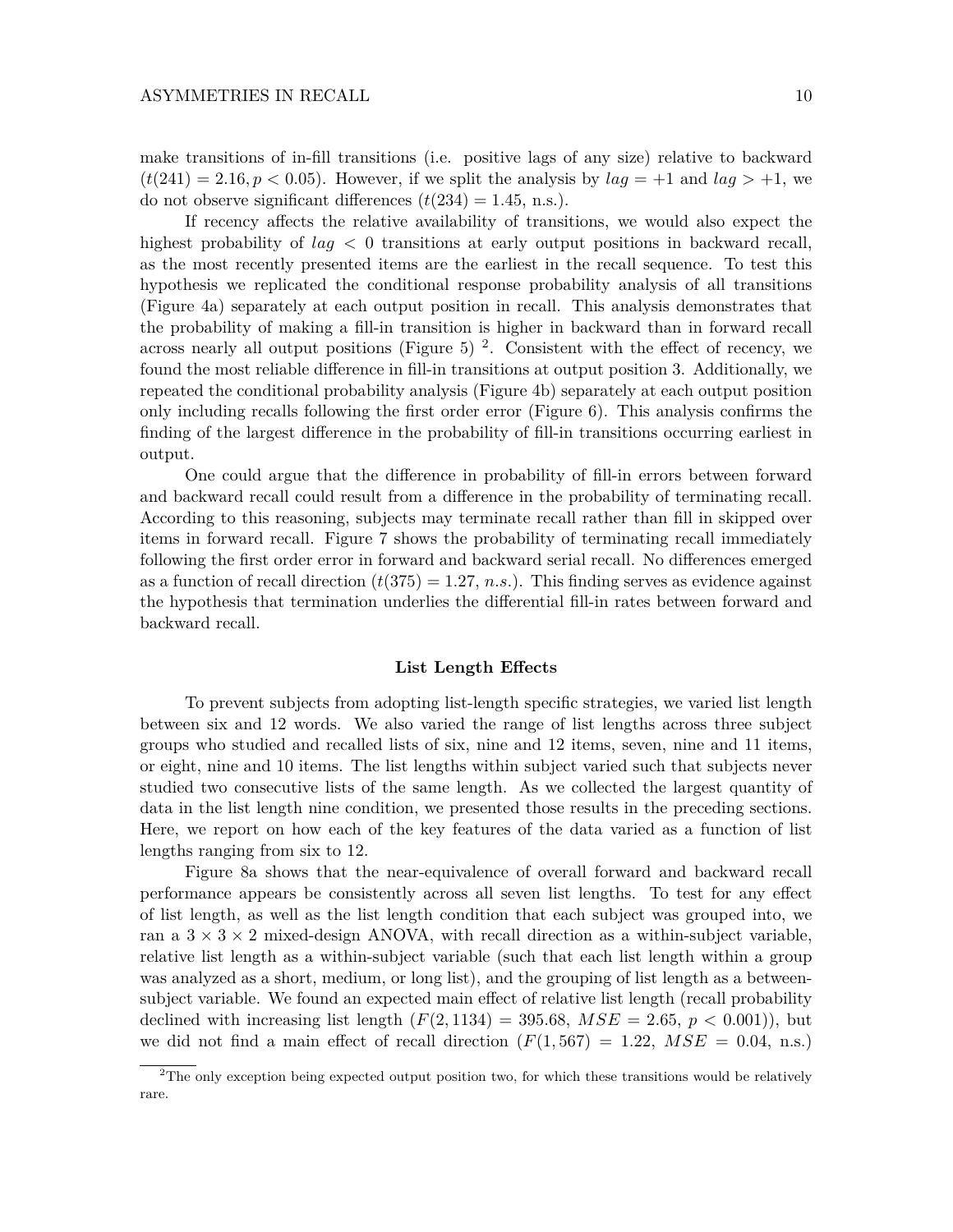

*Figure 5* . **Temporal clustering in serial recall for each expected output position.** Probability of recalling an item as a function of its lag (distance, in items) from the just-recalled item at each expected output position. For backward recall, we reversed the definition of lag so that it matches the expected output order. Thus, a lag of  $+1$ marks a correct transition in both forward and backward recall, and equivalence of the conditions indicates symmetric forward and backward recall. Each panel illustrates conditional response probabilities for each of the four experimental conditions: forward-pre-cued, forward-post-cued, backward-pre-cued, and backward post-cued. Significance markers indicate a difference between forward and backward probability of fill-in errors at each output position;  $\star$  indicates  $p < 0.05$ ,  $\star\star$  indicates  $p < 0.001$  after conducting an FDR test for multiple comparisons. Error bars indicate bootstrapped 95% confidence intervals.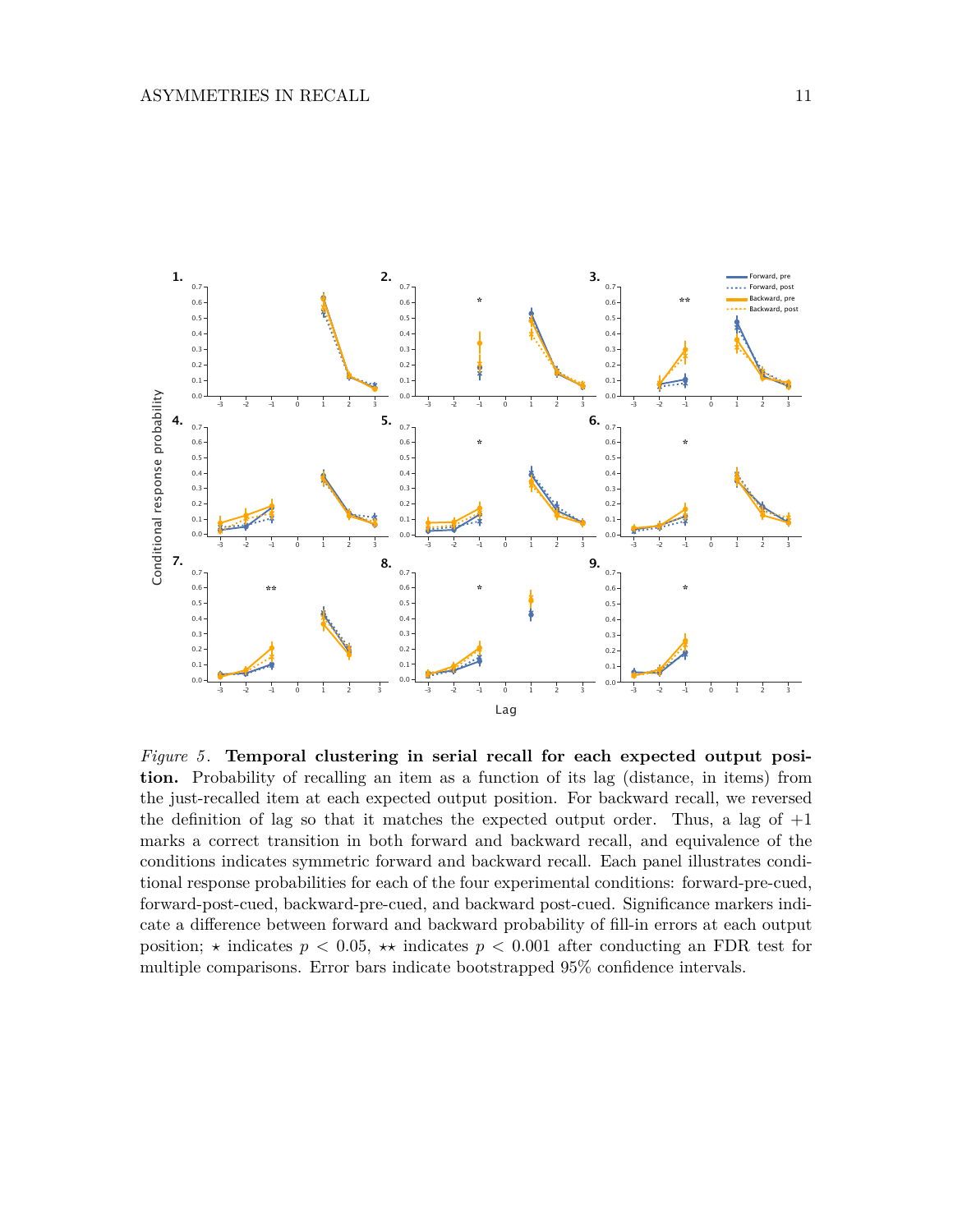

*Figure 6* . **Temporal clustering in serial recall for each expected output position following the first order error.** Probability of recalling an item as a function of its lag (distance, in items) from the just-recalled item at each expected output position following the first order error. For backward recall, we reversed the definition of lag so that it matches the expected output order. Thus, a lag of +1 marks a correct transition in both forward and backward recall, and equivalence of the conditions indicates symmetric forward and backward recall. Given that this analysis only considers transitions made after the first order error, the third expected output position is the earliest in the sequence with data. Each panel illustrates conditional response probabilities for each of the four experimental conditions: forward-pre-cued, forward-post-cued, backward-pre-cued, and backward postcued. Significance markers indicate a difference between forward and backward probability of fill-in errors at each output position;  $\star$  indicates  $p < 0.05$ ,  $\star\star$  indicates  $p < 0.001$  after conducting an FDR test for multiple comparisons. Error bars indicate bootstrapped 95% confidence intervals.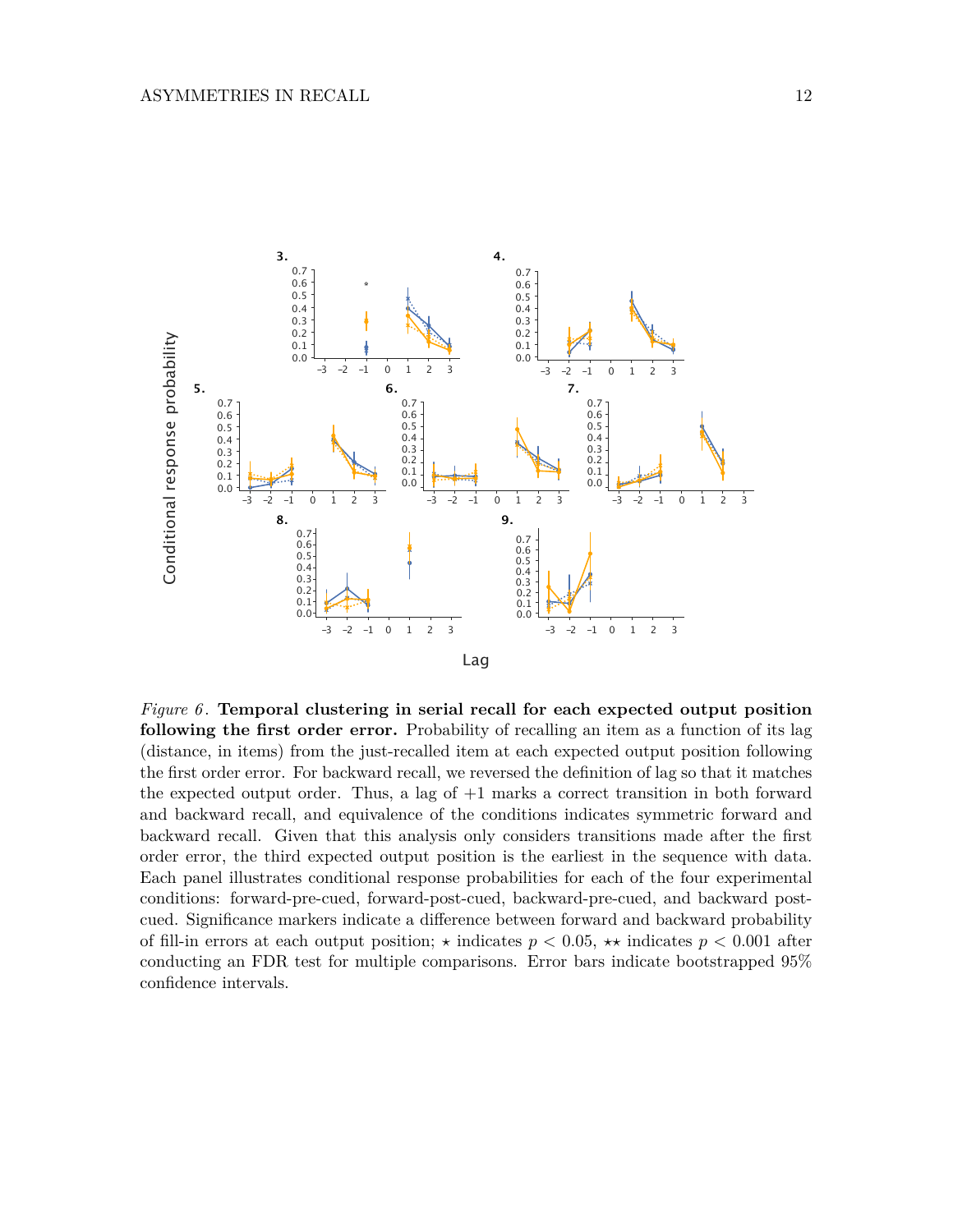

*Figure 7* . **Recall termination in serial recall following the first order error**. Each bar illustrates the probability of terminating recall immediately after committing the first order error. Error bars indicate bootstrapped 95% confidence intervals.

or a main effect of list length grouping  $(F(2, 567) = 1.28, MSE = 0.23, n.s.).$  We did, however, find a significant interaction between relative list length and recall direction, as evident in the slightly higher performance in forward serial recall at the shortest list lengths  $(F(2, 1134) = 21.86, MSE = 0.08, p < 0.001).$ 

Figure 8b shows that subjects more often initiate recall accurately in backward than in forward recall for nearly all list lengths. Conducting the same ANOVA model as described above on recall initiation revealed a main effect of relative list length  $(F(2, 1132) = 43.88$ ,  $MSE = 0.85, p < 0.05$ , a main effect of recall direction  $(F(1, 566) = 23.70, MSE =$ 4.10,  $p < 0.001$ ) and a significant interaction between these variables  $(F(2, 1132) = 32.76$ ,  $MSE = 0.36, p < 0.001$ . In addition, we found a significant three way interaction between recall direction, relative list length, and list length grouping  $(F(4, 1132) = 3.82, MSE =$ 0.07,  $p < 0.01$ ). This interaction indicates that the degree to which correct initiation differ as a function of recall direction differs depending on the relative list length that an individual subject encounters, however, the degree to which this relative list length results in differences depends upon the grouping a subject is in. For example, the difference between correct initiation in forward and backward recall is significantly different at list lengths six, nine, and 12, but the difference is relatively consistent at list lengths eight, nine, and 10.

Finally, we examined subjects tendency to "fill in" following omission errors in forward and backward recall as a function of list length. Based on the prior literature, we expected to find a significant effect of list length on fill in errors, with greater fill in rates occurring for shorter list lengths. Once again, we conducted an ANOVA on these variables. We found a main effect of relative list length  $(F(2, 1012) = 8.41, MSE = 0.11, p < 0.001)$ , as well as a main effect of recall direction  $(F(1, 506) = 92.06, MSE = 4.11, p < 0.001)$ . In addition, we found a significant interaction between relative list length and list length grouping  $(F(4, 1012) = 8.85$ ,  $MSE = 0.12$ ,  $p < 0.001$ ), which demonstrates that the probability of making a fill-in transition differs as a function of relative list length depending on the list length grouping that a subject is in. For example, the probability of making a fill-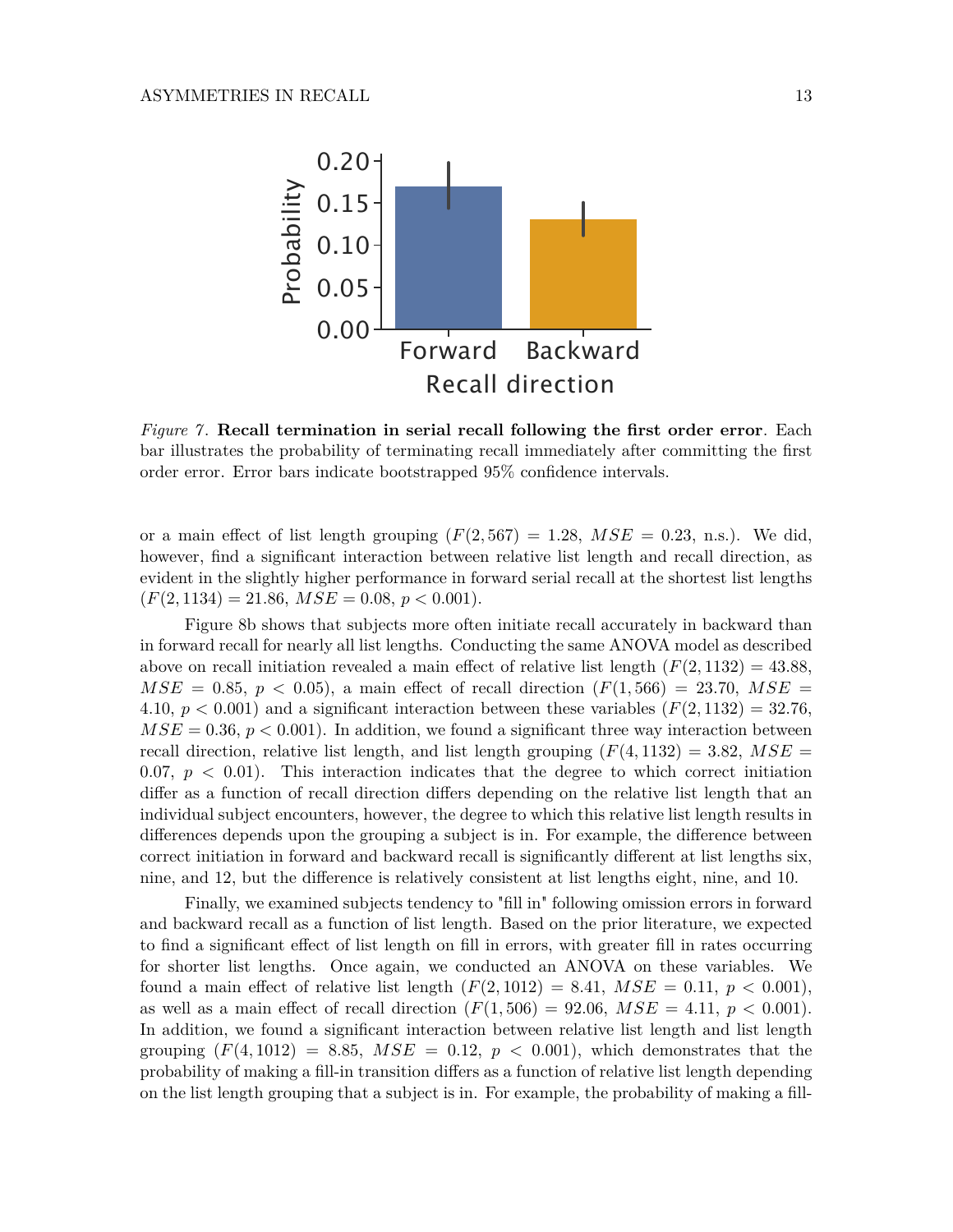

*Figure 8* . **Effects of list length on overall recall performance, the accuracy of recall initiation, and the forward-bias in recall transitions. a.** The overall probability of correct recall at each list length, scored using the methods described in Solway et al. (2012). **b.** The probability of correct first recall for each list length. **c.** The difference between the conditional response probability of committing a fill-in transition after the first order error in backward and forward recall for each list length. Error bars indicate bootstrapped 95% confidence intervals.

in transition at list length six is very different from that at list length 12, but the probabilities at list length eight and 10 do are not very different. The degree of difference between forward and backward fill-in probability, however, does not depend on this interaction.

Our examination of list lengths ranging from six to 12 generally supports conclusions drawn from our more detailed analysis of the list-length nine condition. With the exception of the shortest lengths, we see similar accuracy for forward and backward recall and more accurate initiation in backward recall (Figure 8a,b). The latter finding should not surprise readers in light of the diminishing recency of the first list item in forward recall. Across all list lengths, backward recall shows a higher likelihood of committing fill-in errors than forward recall, further supporting the idea that recency acts as the mechanism by which forward and backward recall dynamics differ (Figure 8c).

### **Discussion**

The present study sought to re-examine questions regarding directionality of serial recall and the extent to which forward and backward serial recall reflect distinct cognitive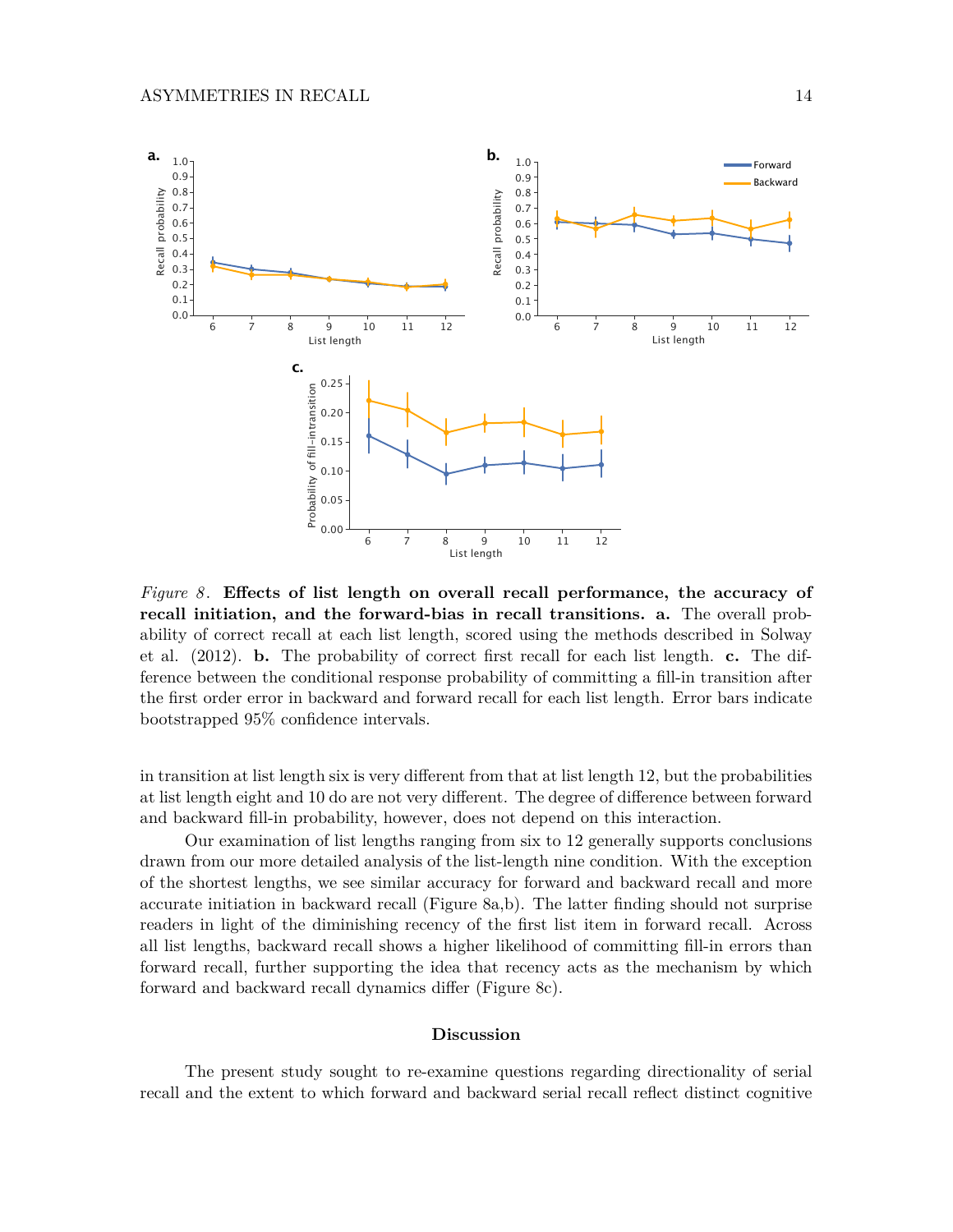processes. We report findings from 570 subjects who completed an online serial recall experiment that included within-subject manipulations of recall direction, cueing, and list length. In the pre-cued condition, subjects learned the expected direction of recall prior to the start of the list; in the post-cued condition, directional instructions appeared immediately after the last study item. By drawing list items from a large word pool (open set), each list contained a unique set of words, thus minimizing interlist interference.

Whereas previous studies using consonants, digits, or closed sets of words found superior performance in forward recall (Liu & Caplan, 2020; Li & Lewandowsky, 1993; Bireta et al., 2010; Hinrichs, 1968; Farrand & Jones, 1996), studies using open sets of words have often failed to find a forward advantage (Madigan, 1971; Guèrard et al., 2012; Li & Lewandowsky, 1995; Thomas et al., 2003). Consistent with these studies, we did not observe reliable differences in overall accuracy for forward and backward recall. This result was consistent across all list lengths tested, ranging from six to 12 items (see Figure 8a). Analyses of recall probability as a function of serial position demonstrated a higher recall probability for end-of-list items in backward recall (recency) and a lower probability for mid-list items, consistent with prior research (Donolato et al., 2017; Li & Lewandowsky, 1993). Pre-cuing subjects to the direction of recall resulted in superior recall performance in both forward and backward recall, particularly for items early in output (Figure 1c). Subjects may differentially employ rehearsal strategies in such pre-cued trials in a way that is consistent across recall directions. To better understand these directional serial position effects, which appeared across multiple methodologies used to determine recall accuracy (see Figure 2), we turned to analyses of recall initiation and dynamics, as discussed below.

In prior free-recall studies, a decomposition of the retrieval process into initiation, transitions, and termination has proven valuable in uncovering the cognitive processes involved in memory search (Kahana, 2020). To further elucidate differences in recall dynamics as a function of recall direction, we applied such analyses to our data. Consistent with the finding of enhanced recency in backward recall, we also found more accurate backward recall initiation for all but the shortest list lengths. This finding was more pronounced in the post-cued condition, but was evident in both cuing conditions.

Following omission errors, the most likely response was a correct transition as defined by our relative-order scoring criteria. In forward recall, we observed a small but reliable advantage for these correct transitions. Transitions in the incorrect direction occurred more frequently in backward than in forward recall, especially in early output positions. Analyses of transitions following the first order error provided an avenue to further analyze this finding, illuminating the difference between so called "fill-in" and "in-fill" transitions (defined as transitions that either fill in an omitted item or continue on in the direction of recall after an omission, e.g., Osth and Dennis (2015)). Whereas we found a higher probability of making an in-fill transition than a fill-in transition in both forward and backward recall<sup>3</sup>, the probability of making a fill-in transition was significantly higher in backward than in forward recall. This result appeared consistently at all list lengths. We

<sup>3</sup>Subject's greater tendency to commit in-fill than fill-in responses in our experiment align with a detailed study of such errors provided by Osth and Dennis (2015). Whereas fill-in errors occur more frequently when subjects study short lists with low-rates of omissions, in-fill errors predominate in cases with high-omission rates and when the experiment does not encourage subjects to mark cases where they knowingly skipped over items (as in the present study).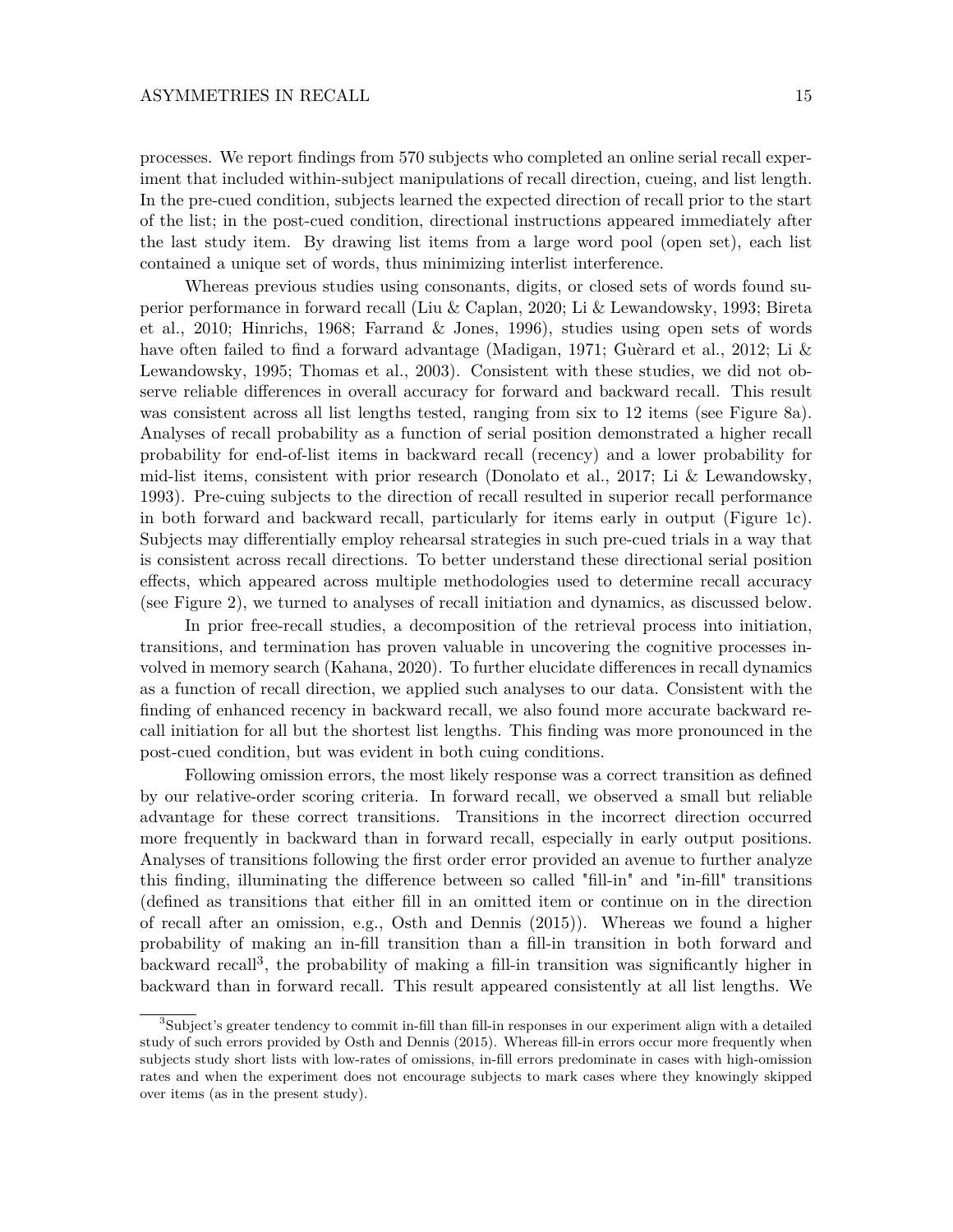also considered the possibility that subjects would differ in their probability of terminating recall immediately following the first order error. As shown in Figure 7, the probability of stopping did not differ on the basis of recall direction.

Our comparison of recall initiation and recall transitions supports two main conclusions. First, we see recency as a fundamental mechanism differentiating forward and backward recall. Recency benefits backward recall by making the end-of-list items highly accessible, with this effect appearing most strongly when subjects know that they will be recalling the last items first (Figure 3). But after making an early omission error in backward recall, recency serves as a source of negative interference, leading subjects to reverse direction and thereby making it harder to reach the earlier, and less recent, list items (Figures 4-6). The advantage of backward initiation over forward becomes more pronounced as list length increases (Figure 8b), however, the difference in making reversals (fill-in transitions) remains constant across list lengths (Figure 8c). These differences account for the small, yet significant, interaction between list length and recall direction, with forward recall performance declining slightly more as list length increases (Figure 8a).

In addition to the effect of recency, we see a small but significant advantage for forward recall when conditionalizing on a correct prior recall. This forward asymmetry disappears when measuring overall recall levels likely because subjects have greater difficulty successfully initiating in forward recall. The forward advantage observed in conditional measures of recall transitions aligns with earlier findings of a small but reliable forward asymmetry in probed recall of serial lists, particularly in situations that allow for compound cueing (e.g., Kahana & Caplan, 2002). One possibility is that this reflects a chunking mechanism with an inherent forward asymmetry (e.g., Farrell, 2012; Murdock, 1995). Another possibility is that this asymmetry arises from contextual retrieval dynamics used for modeling free recall (Howard & Kahana, 2002; Kahana, 2020).

The convenience of recruiting subjects through an online platform allowed us to efficiently gather data from  $> 27,000$  trials of serial recall (48 trials  $\times$  570 subjects) at a time when COVID-restrictions greatly limited our ability to conduct in-person experiments. Although this large dataset afforded the power for our conditional output-order analyses, we nonetheless recognize several important limitations that should be addressed in future work. First, we chose to conduct all of our key comparisons within subject. As a result, subjects knew that they would be asked to recall lists in both forward and backward order, and under varied cuing and list length conditions. As such, our results may not fully generalize to conditions where subjects can optimize their encoding and retrieval strategies for recall in a particular direction. This would tend to reduce differences between forward and backward recall relative to what you might expect in a between subject comparison. Further, the effectiveness of precuing may have been greater had subjects been able to rely on being precued on all trials of the experiment. We considered addressing these limitations by conducting between-subject followup experiments. However, facing very high rates of data exclusion (*>* 50% in our study) and the likelihood that these rates would differ between groups, we feared that this would introduce a serious confound into any between-subject comparisons. Second, we designed our experiment to mimic the vocal recall procedure used in many recall experiments, but with typed rather than spoken responses. This procedure does not provide subjects with a convenient way of marking omissions, or backtracking to fill in items whose positions come to mind after making a subsequent recall. As noted by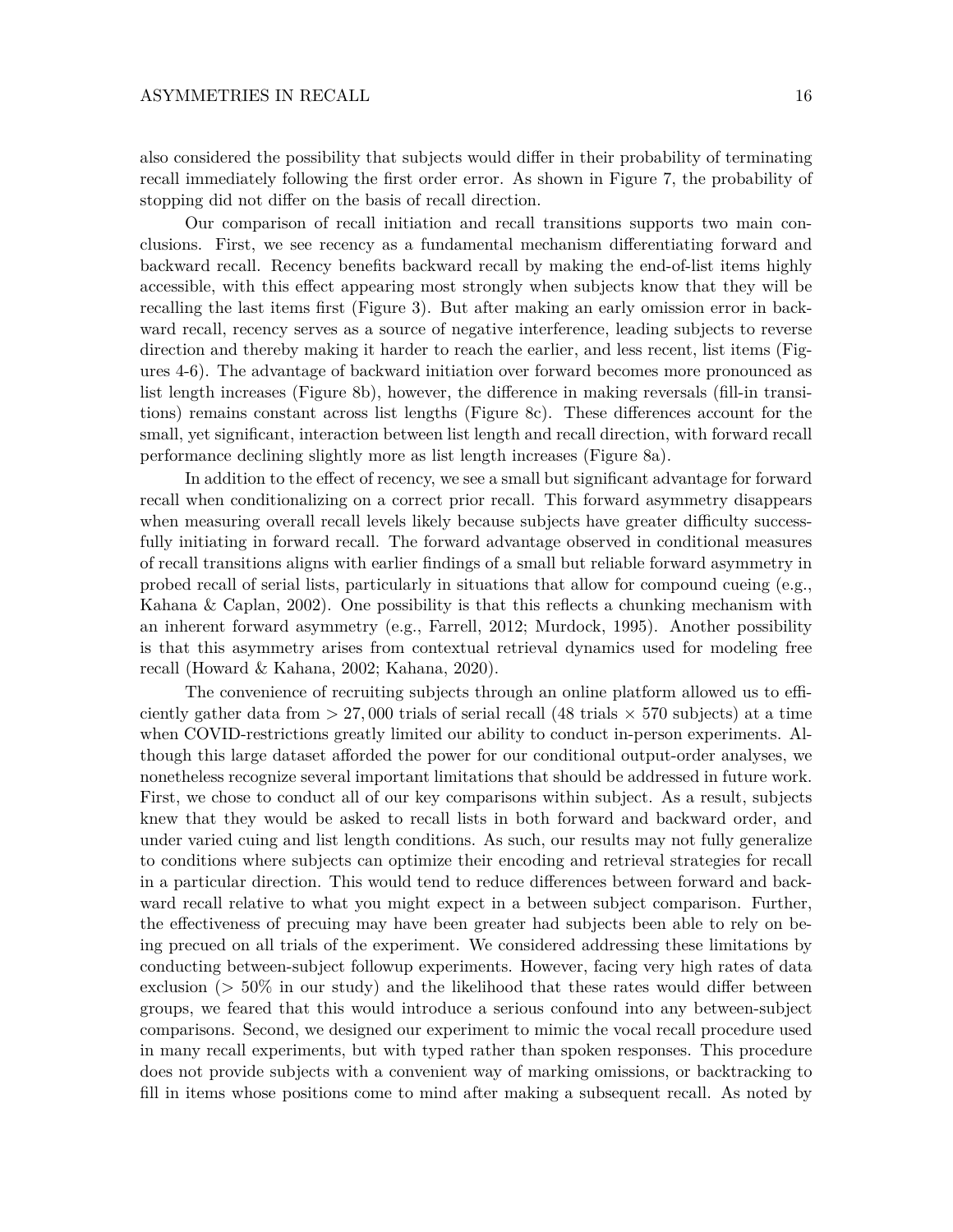Osth and Dennis (2015) this leads to a preponderance of in-fill as compared with fill-in errors. Future work should compare the present results with those obtained using recall procedures that allow for the marking of omissions.

The present findings buttress recent arguments for a unified theoretical analysis of serial and free recall (Grenfell-Essam, Ward, & Tan, 2017). Whereas models of free recall have emphasized recency-sensitive retrieval processes (Lohnas, Polyn, & Kahana, 2015; Sederberg, Howard, & Kahana, 2008; Davelaar, Goshen-Gottstein, Ashkenazi, Haarmann, & Usher, 2005; Farrell, 2012) models of serial recall emphasize primacy mechanisms (e.g., Burgess & Hitch, 1999, 2006; Page & Norris, 1998; Farrell & Lewandowsky, 2004). The present comparison of forward and backward recall implicates recency as a potentially important explanatory factor in the analysis of serial order memory, both in considering the difficulty of recall initiation and in identifying potential sources of interference following omissions. Our data also help to resolve a long-standing puzzle regarding why forward asymmetry effects that appear consistently in free recall, frequently fail to show up in comparisons of forward and backward serial recall. Our data indicate that a recency advantage in backward recall initiation obscured a small but highly reliable forward asymmetry seen in transitions.

#### References

- Asch, S. E., & Ebenholtz, S. M. (1962). The principle of associative symmetry. *Proceedings of the American Philosophical Society*, *106* , 135–163.
- Bireta, T. J., Fry, S. E., Jalbert, A., Neath, I., Surprenant, A. M., Tehan, G., & Tolan, G. A. (2010). Backward recall and benchmark effects of working memory. *Memory & Cognition*, *38* (3), 279-291. doi: 10.3758/MC.38.3.279
- Bunsey, M., & Eichenbaum, H. B. (1996). Conservation of hippocampal memory function in rats and humans. *Nature*, *379* (6562), 255-257.
- Burgess, N., & Hitch, G. J. (1999). Memory for serial order: A network model of the phonological loop and its timing. *Psychological Review*, *106* (3), 551–581.
- Burgess, N., & Hitch, G. J. (2006). A revised model of short-term memory and long-term learning of verbal sequences. *Journal of Memory and Language*, *55* , 627–652.
- Ceraso, J. (1967). The interference theory of forgetting. *Sci Am*, *217* (4), 117–21.
- Davelaar, E. J., Goshen-Gottstein, Y., Ashkenazi, A., Haarmann, H. J., & Usher, M. (2005). The demise of short-term memory revisited: Empirical and computational investigations of recency effects. *Psychological Review*, *112* , 3–42. doi: 10.1037/0033- 295X.112.1.3
- Donolato, E., Giofrè, D., & Mammarella, I. C. (2017, May). Differences in verbal and visuospatial forward and backward order recall: a review of the literature. *Frontiers in Psychology*, *8* , 1-12. doi: 10.3389/fpsyg.2017.00663
- Drewnowski, A., & Murdock, B. B. (1980). The role of auditory features in memory span for words. *Journal of Experiment Psychology: Human Learning and Memory*, *6* (3), 319-332.
- Ekstrand, B. R. (1966). Backward associations. *Psychological Bulletin*, *65* , 50–64.
- Farrand, P., & Jones, D. (1996). Direction of report in spatial and verbal serial short-term memory. *The Quarterly Journal of Experimental Psychology*, *49A*(1), 140-158. doi: 10.1080/713755611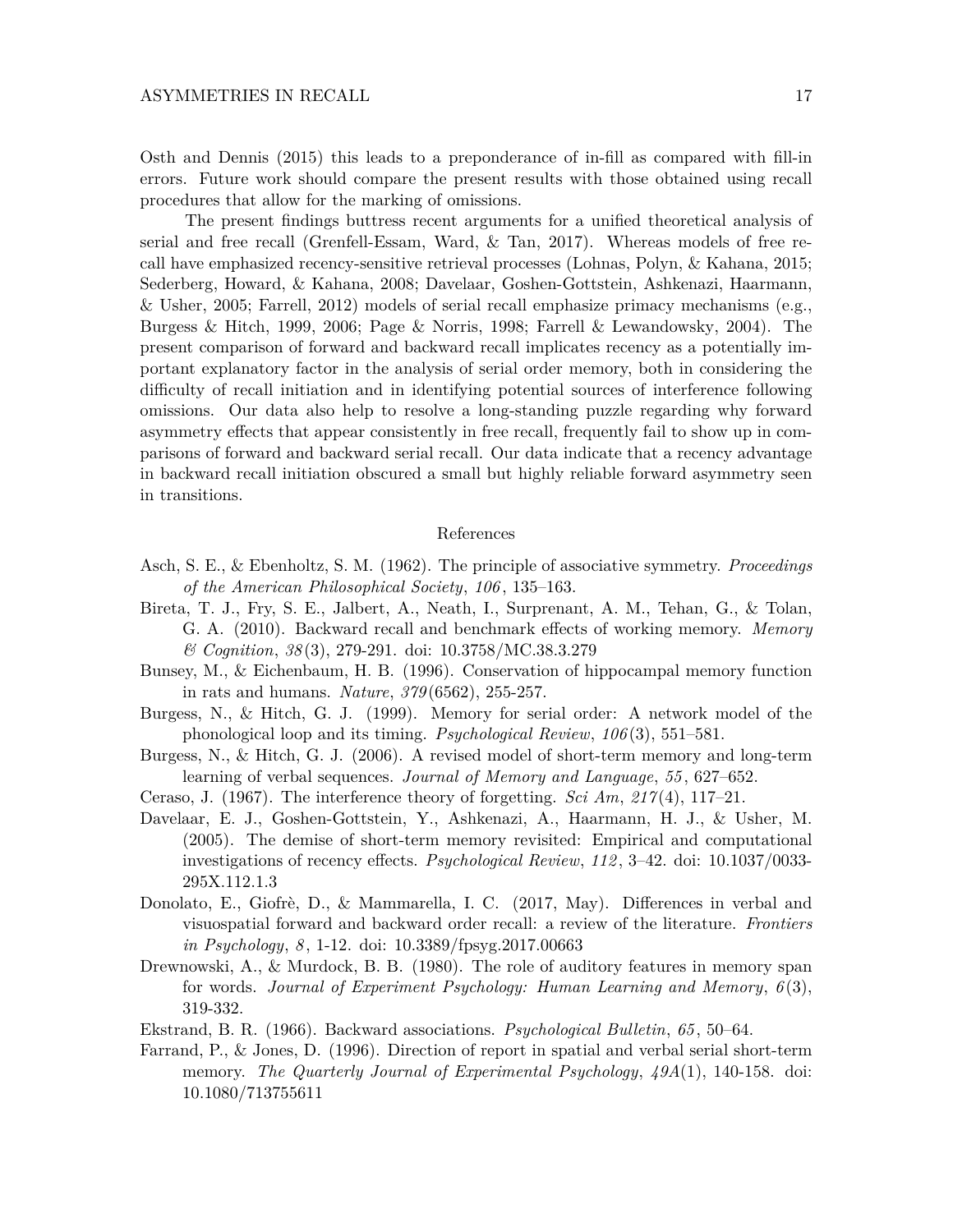- Farrell, S. (2012). Temporal clustering and sequencing in short-term memory and episodic memory. *Psychological Review*, *119* (2), 223-271. doi: 10.1037/a0027371
- Farrell, S., & Lewandowsky, S. (2004). Modelling transposition latencies: Constraints for theories of serial order memory. *Journal of Memory and Language*, *51* , 115-135.
- Grenfell-Essam, R., Ward, G., & Tan, L. (2017). Common modality effects in immediate free recall and immediate serial recall. *Journal of Experimental Psychology: Learning, Memory, and Cognition*, *43* (12), 1909-1933. doi: 10.1037/xlm0000430
- Guèrard, K., Saint-Aubin, J., Burns, S. C., & Chamberland, C. (2012). Revisiting backward recall and benchmark memory effects: a reply to bireta et al. (2010). *Memory & Cognition*, *40* , 388-407. doi: 10.3758/s13421-011-0156-2
- Healey, M. K. (2018). Temporal contiguity in incidentally encoded memories. *Journal of Memory and Language*, *102* , 28-40. doi: 10.1016/j.jml.2018.04.003
- Hinrichs, J. V. (1968). Prestimulus and poststimulus cuing of recall order in the memory span. *Psychonomic Science*, *12* , 261-262.
- Hintzman, D. L. (2015). Is memory organized by temporal contiguity? *Memory & cognition*, 1–11.
- Howard, M. W., & Kahana, M. J. (1999). Contextual variability and serial position effects in free recall. *Journal of Experimental Psychology: Learning, Memory, and Cognition*, *25* (4), 923–941. doi: 10.1037/0278-7393.25.4.923
- Howard, M. W., & Kahana, M. J. (2002). A distributed representation of temporal context. *Journal of Mathematical Psychology*, *46* (3), 269–299. doi: 10.1006/jmps.2001.1388
- Kahana, M. J. (2002). Associative symmetry and memory theory. *Memory & Cognition*, *30* , 823–840.
- Kahana, M. J. (2020). Computational models of memory search. *Annual Review of Psychology*, *71* (1), 107–138. doi: 10.1146/annurev-psych-010418-103358
- Kahana, M. J., Aggarwal, E. V., & Phan, T. D. (2018). The variability puzzle in human memory. *Journal of Experimental Psychology: Learning, Memory, and Cognition*, *44* (12), 1857–1863. doi: 10.1037/xlm0000553
- Kahana, M. J., & Caplan, J. B. (2002). Associative asymmetry in probed recall of serial lists. *Memory & Cognition*, *30* (6), 841-849.
- Kahana, M. J., Diamond, N. B., & Aka, A. (in press). Oxford handbook of human memory. In M. J. Kahana & A. D. Wagner (Eds.), (Vol. 1, chap. Laws of Human Memory). Oxford University Press.
- Kahana, M. J., Mollison, M. V., & Addis, K. M. (2010). Positional cues in serial learning: The spin list technique. *Memory & Cognition*, *38* (1), 92-101.
- Knowlton, B. J., & Schorn, J. M. (in press). Oxford handbook of human memory. In M. J. Kahana & A. D. Wagner (Eds.), (2nd ed., chap. Procedural and Motor Learning). Oxford, U. K.: Oxford University Press.
- Li, S., & Lewandowsky, S. (1993). Intralist distractors and recall direction: Constraints on models of memory for serial order. *Journal of Experimental Psychology: Learning, Memory, and Cognition*, *19* , 895-908.
- Li, S., & Lewandowsky, S. (1995). Forward and backward recall: Different retrieval processes. *Journal of Experimental Psychology: Learning, Memory, and Cognition*, *21* , 837-847.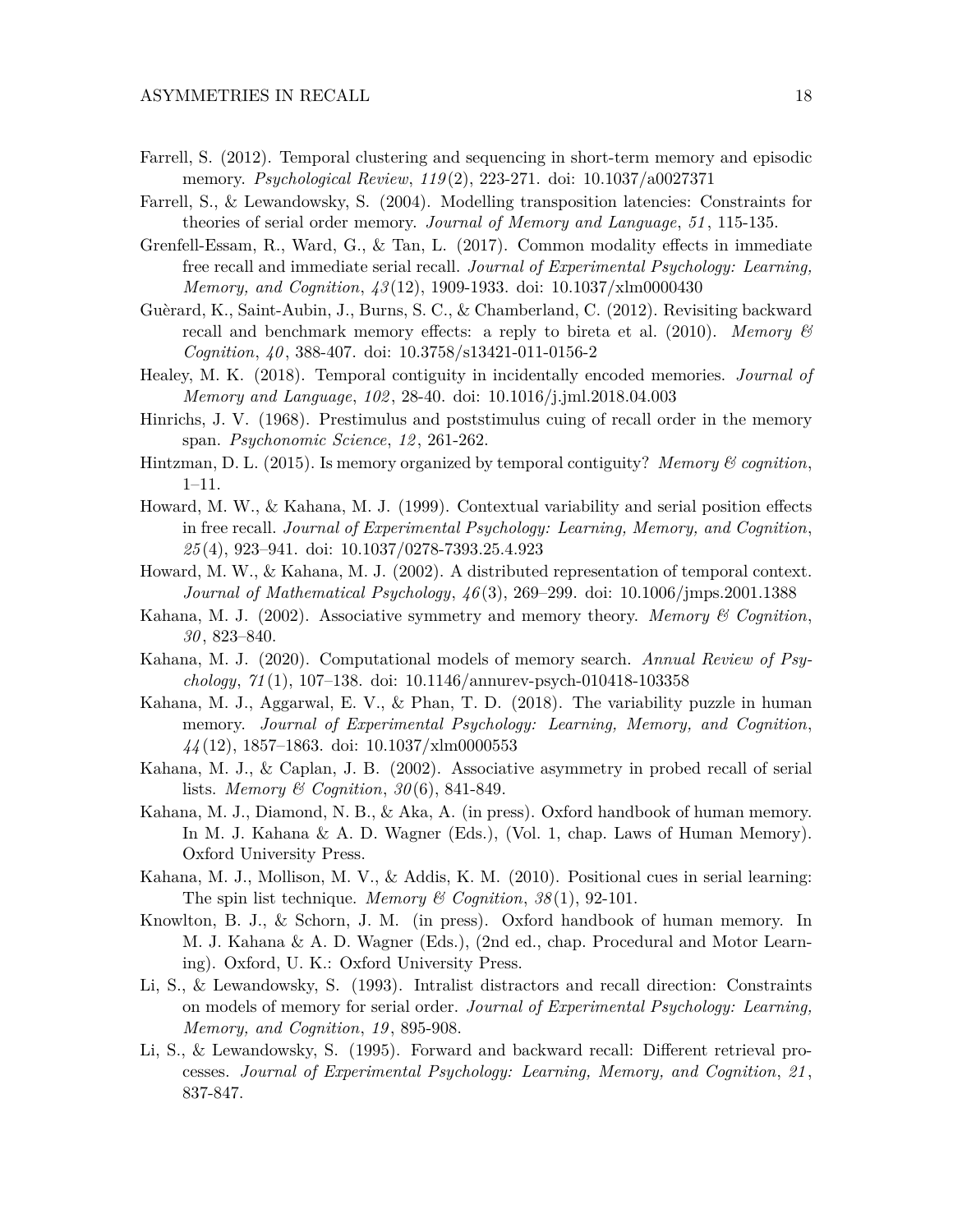- Liu, Y. S., & Caplan, J. B. (2020, July). Temporal grouping and direction of serial recall. *Memory & Cognition*, *48* , 1295-1315. doi: 10.3758/s13421-020-01049-x
- Lohnas, L. J., Polyn, S. M., & Kahana, M. J. (2015). Expanding the scope of memory search: Modeling intralist and interlist effects in free recall. *Psychological Review*, *122* (2), 337–363. doi: 10.1037/a0039036
- Madigan, S. A. (1971). Modality and recall order interactions in short-term memory for serial order. *Journal of Experimental Psychology*, *87* (2), 294-296.
- Mason, W., & Suri, S. (2012). Conducting behavioral research on Amazon's Mechanical Turk. *Behavior Research Methods*, *44* (1), 1–23. doi: 10.3758/s13428-011-0124-6
- Miller, J. F., Weidemann, C. T., & Kahana, M. J. (2012). Recall termination in free recall. *Memory & Cognition*, *40* , 540–550.
- Murdock, B. B. (1962). The serial position effect of free recall. *Journal of Experimental Psychology*, *64* (5), 482-488. doi: 10.1037/h0045106
- Murdock, B. B. (1982). A theory for the storage and retrieval of item and associative information. *Psychological Review*, *89* , 609-626.
- Murdock, B. B. (1995). Developing TODAM: Three models for serial-order information. *Memory & Cognition*, *23* , 631-645.
- Murdock, B. B. (1997). Context and mediators in a theory of distributed associative memory (TODAM2). *Psychological Review*, *104* , 839-862. doi: 10.1037/0033-295X.104.4.839
- Osth, A. F., & Dennis, S. (2015). The fill-in effect in serial recall can be obscured by omission errors. *Journal of Experimental Psychology: Learning, Memory, and Cognition*, *41* , 1447–1455.
- Page, M. P. A., & Norris, D. (1998). The primacy model: A new model of immediate serial recall. *Psychological Review*, *105* , 761-781. doi: 10.1037/0033-295X.105.4.761-781
- Rizzuto, D. S., & Kahana, M. J. (2001). An autoassociative neural network model of paired-associate learning. *Neural Computation*, *13* , 2075-2092.
- Sederberg, P. B., Howard, M. W., & Kahana, M. J. (2008). A context-based theory of recency and contiguity in free recall. *Psychological Review*, *115* (4), 893–912. doi: 10.1037/a0013396
- Solway, A., Murdock, B. B., & Kahana, M. J. (2012). Positional and temporal clustering in serial order memory. *Memory* & Cognition,  $\mu(0, 2)$ , 177–190.
- Surprenant, A. M., Kelley, M. R., Farley, L. A., & Neath, I. (2005, April). Fill-in and infill errors in order memory. *Memory*, *13* (3-4), 267-273. doi: 10.1080/09658210344000396
- Thomas, J. G., Milner, H. R., & Haberlandt, K. F. (2003, March). Forward and backward recall: Different response time patterns, same retrieval order. *Psychological Science*, *14* (2), 169-174. doi: 10.1111/1467-9280.01437
- Tulving, E. (1985). How many memory systems are there? *American psychologist*, *40* (4), 385.

### **Appendix A**

We excluded subjects who completed the full length of the experiment based on three factors. Firstly, we asked subjects whether they took notes to boost their performance upon completion of the experiment. Subjects who answered "yes" or who did not provide an answer were excluded from analysis. This accounted for 648/742 exclusions. Subjects who reported any language other than English as their native language were excluded,